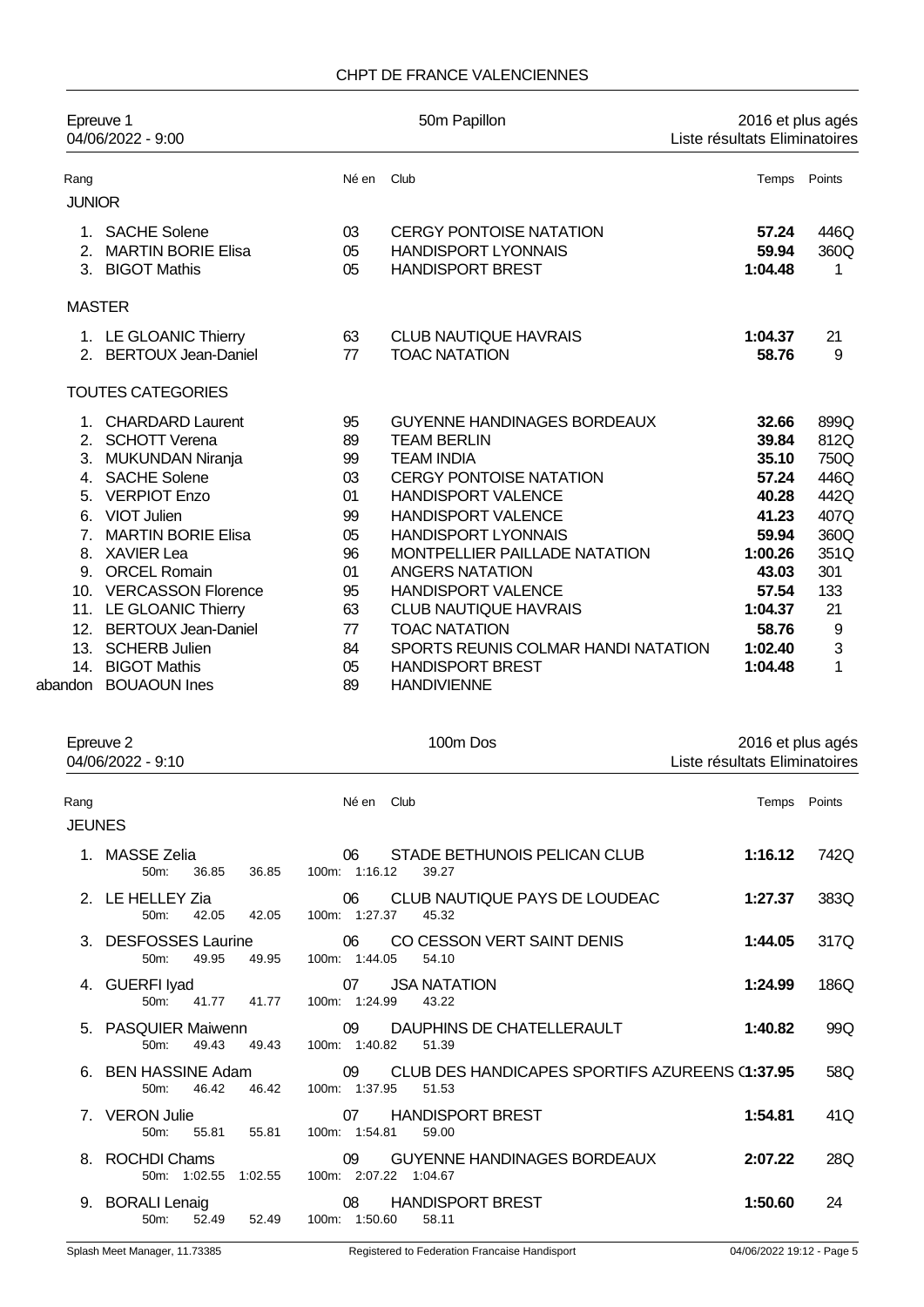# Epreuve 2, Tous, 100m Dos, Eliminatoire, JEUNES

| Rang |                                                            | Né en Club                                                            | Temps   | Points |
|------|------------------------------------------------------------|-----------------------------------------------------------------------|---------|--------|
|      | 10. JALBY Lucie<br>$50m$ :<br>55.40<br>55.40               | <b>GRENOBLE HANDISPPORT</b><br>08<br>100m: 1:59.52 1:04.12            | 1:59.52 | 4?     |
|      | 11. ALVAREZ MINA Dominique<br>52.82<br>$50m$ :<br>52.82    | 09<br>NEPTUNE CLUB DE FRANCE<br>100m: 1:51.23<br>58.41                | 1:51.23 |        |
|      | 12. COELHO RENARD Gabriel<br>1:02.77<br>1:02.77<br>$50m$ : | <b>HANDISPORT MARSEILLE</b><br>06<br>100m: 2:15.70 1:12.93            | 2:15.70 | ?      |
|      | <b>BOYER Leandre</b><br>50m: 1:08.84 1:08.84               | SAINT ETIENNE HANDISPORT<br>10<br>100m: 2:23.02 1:14.18               | 2:23.02 | ?      |
|      | <b>HADJERI</b> Senoucy<br>50m 1:13.84 1:13.84              | <b>HANDI NAT REGION NAZAIRIENNE</b><br>06<br>100m: 2:26.81<br>1:12.97 | 2:26.81 | ?      |
|      | <b>DUFOUR Louna</b><br>$50m$ :<br>1:22.36<br>1:22.36       | <b>HANDISPORT BREST</b><br>07<br>100m: 2:43.95<br>1:21.59             | 2:43.95 | ?      |

#### JUNIOR

|               | 1. HAAB Manon<br>$50m$ :             | 36.41                                      |  | 36.41 100m: 1:15.64         | <b>CNBV BELLEGARDE</b><br>39.23                 | 1:15.64 | 757Q |  |
|---------------|--------------------------------------|--------------------------------------------|--|-----------------------------|-------------------------------------------------|---------|------|--|
|               | 2. JALBY Nolan<br>50m: 35.60         | 35.60                                      |  | 100m: 1:14.61               | 05 GRENOBLE HANDISPPORT<br>39.01                | 1:14.61 | 629Q |  |
|               | 3. MORCEAU Leane<br>38.85<br>$50m$ : | 38.85                                      |  | 100m: 1:19.61 40.76         | 03 CAPO LIMOGES NATATION                        | 1:19.61 | 605Q |  |
|               | 4. GRANJUX Dimitri<br>50m: 53.21     |                                            |  | 53.21 100m: 1:47.52 54.31   | 05 HANDICAP SPORTS LOISIRS BONNEVILLE 1:47.52   |         | 552Q |  |
|               | 5. CHAPUY Selam<br>50 <sub>m</sub> : | 59.67 59.67 100m: 2:01.74 1:02.07          |  |                             | 05 SAINT ETIENNE HANDISPORT                     | 2:01.74 | 472Q |  |
|               | 6. GAUTIER Paul                      | 50m: 1:00.15 1:00.15                       |  | 100m: 2:09.15 1:09.00       | 05         ASSOCIATION THIONVILLE HANDISPORT    | 2:09.15 | 129Q |  |
|               | 7. PASQUIER Lenaick<br>50m:<br>45.49 | 45.49 100m: 1:33.94 48.45                  |  |                             | 05 DAUPHINS DE CHATELLERAULT                    | 1:33.94 | 52Q  |  |
|               | 8. CHARVET Elea<br>50m: 57.91        |                                            |  | 57.91 100m: 2:07.73 1:09.82 | 02 CENTRE ENTRAINEMENT A LA PERFORMANCE 2:07.73 |         | 5Q   |  |
|               | 9. DJOUDER Sarra                     | 50m: 1:01.29 1:01.29 100m: 2:08.54 1:07.25 |  |                             | 05 HANDISPORT MARSEILLE                         | 2:08.54 | 4?   |  |
|               |                                      | 50m: 1:14.35 1:14.35 100m: 2:41.21 1:26.86 |  |                             |                                                 | 2:41.21 | 2    |  |
| <b>MASTER</b> |                                      |                                            |  |                             |                                                 |         |      |  |

| 1. LE GLOANIC Thierry<br>59.32<br>59.32<br>50m   | 63<br>CLUB NAUTIQUE HAVRAIS<br>100m: 2:00.66 1:01.34                              | 2:00.66 | 256Q |
|--------------------------------------------------|-----------------------------------------------------------------------------------|---------|------|
| 2. SCARPINATO Patricia<br>55.45<br>55.45<br>50m: | CLUB DES HANDICAPES SPORTIFS AZUREENS (1:56.30<br>59<br>100m: 1:56.30 1:00.85     |         | 106Q |
| 46.89<br>46.89<br>50m:                           | 3. GREFFIER-GROMAIRE Fabrice 68 CLUB NAUTIQUE DE NEVERS<br>100m: 1:35.64<br>48.75 | 1:35.64 | 45?  |
| 4. LAFITTE Catherine<br>50m: 1:04.71 1:04.71     | <b>CANARDS ROCHELAIS</b><br>68<br>100m: 2:14.36 1:09.65                           | 2:14.36 | 9Q   |
| 5. MACAULEY Pierre<br>50m: 1:00.72 1:00.72       | LA ROCHE SUR YON NATATION<br>73<br>100m: 2:11.40 1:10.68                          | 2:11.40 | 5Ο   |
| 6. FAYOLLE Frederic<br>55.28<br>55.28<br>50m     | Handisport Villefranche Sur Sa<br>74<br>100m: 1:58.66 1:03.38                     | 1:58.66 | 4?   |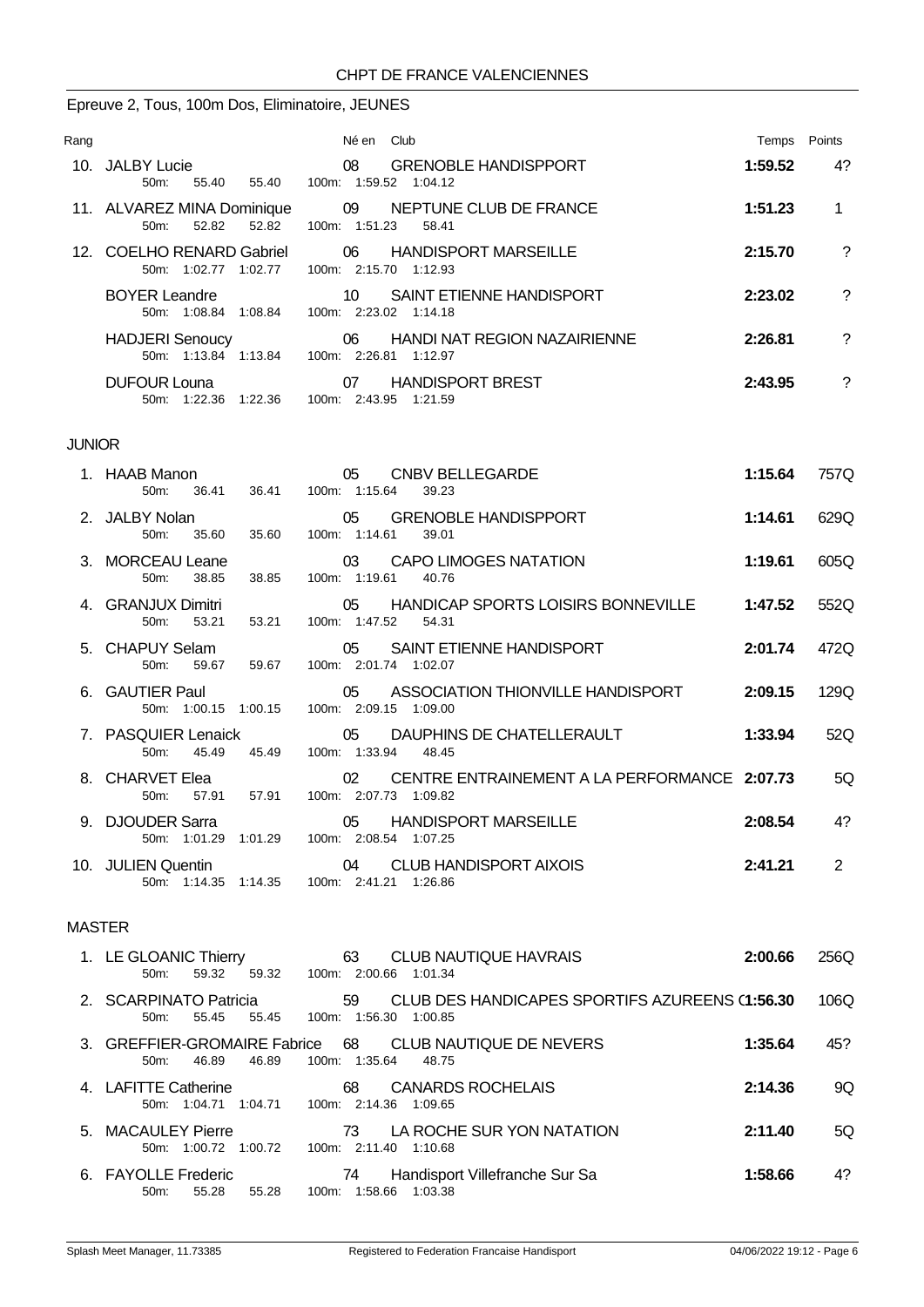# Epreuve 2, Tous, 100m Dos, Eliminatoire, MASTER

| Rang |                                                                | Club<br>Né en                                                      | Temps   | Points |
|------|----------------------------------------------------------------|--------------------------------------------------------------------|---------|--------|
|      | <b>BARRIERE Bruno</b><br>$50m$ :<br>58.78<br>58.78<br>$100m$ : | <b>GUYENNE HANDINAGES BORDEAUX</b><br>65<br>2:00.77<br>1:01.99     | 2:00.77 | ?      |
|      | <b>CATARINO Christophe</b><br>50m: 1:22.47 1:22.47             | ASMF ASSOCIATION HANISPORT DE PARIS<br>74<br>100m: 2:43.87 1:21.40 | 2:43.87 | ?      |
|      | HAMZAOUI Madjeriba<br>50m: 1:31.44 1:31.44                     | <b>GUYENNE HANDINAGES BORDEAUX</b><br>64<br>100m: 3:12.47 1:41.03  | 3:12.47 | ?      |
|      | <b>DEZIER Pierre</b><br>50m: 1:51.49<br>1:51.49<br>100m:       | ASME ASSOCIATION HANISPORT DE PARIS<br>77<br>3:53.43 2:01.94       | 3:53.43 | ?      |
|      | <b>SAVAGE Veronique</b><br>50m: 2:11.85 2:11.85<br>$100m$ :    | ASME ASSOCIATION HANISPORT DE PARIS<br>67<br>2:13.96<br>4:25.81    | 4:25.81 | ?      |

| 1. SCHOTT Verena<br>50m:<br>42.03               | 89<br>42.03 100m: 1:25.36                | <b>TEAM BERLIN</b><br>43.33                               | 1:25.36 | 986Q |
|-------------------------------------------------|------------------------------------------|-----------------------------------------------------------|---------|------|
| 2. PIERRE Emeline<br>50 <sub>m</sub> :<br>35.26 | 99<br>100m: 1:12.80<br>35.26             | DAUPHINS DE LA SECTION PALOISE<br>37.54                   | 1:12.80 | 842Q |
| 3. LE BRIS Jade<br>50m:                         | 01<br>41.76  41.76  100m: 1:25.06  43.30 | <b>CEP LORIENT</b>                                        | 1:25.06 | 826Q |
| 4. BREUER Janina<br>37.03<br>50 <sub>m</sub>    | 37.03  100m: 1:14.90                     | 98 TEAM BERLIN<br>37.87                                   | 1:14.90 | 816Q |
| 5. CHARDARD Laurent<br>50m: 41.04               | 95 GUYENNI<br>41.04 100m: 1:23.08 42.04  | 95 GUYENNE HANDINAGES BORDEAUX                            | 1:23.08 | 786Q |
| 6. SCHREIBER Jan<br>50m:                        | 32.45 32.45 100m: 1:07.38 34.93          | 01 TEAM BERLIN                                            | 1:07.38 | 763Q |
| 7. HAAB Manon<br>50m:<br>36.41                  | 36.41 100m: 1:15.64 39.23                | 05 CNBV BELLEGARDE                                        | 1:15.64 | 757Q |
| 8. MAHIEU Laura<br>50 <sub>m</sub> :<br>44.64   | 44.64                                    | 99 AQUATRI MONTBARD<br>100m: 1:32.31 47.67                | 1:32.31 | 748Q |
| 9. MASSE Zelia<br>36.85<br>50 <sub>m</sub> :    | 36.85                                    | 06 STADE BETHUNOIS PELICAN CLUB<br>100m: 1:16.12<br>39.27 | 1:16.12 | 742Q |
| 10. LE BRIS Ronan<br>50m:<br>34.52              | 34.52<br>100m: 1:10.69                   | 98 HANDISPORT BREST<br>36.17                              | 1:10.69 | 643  |
| 11. JALBY Nolan<br>50m:<br>35.60                | 05<br>35.60                              | <b>GRENOBLE HANDISPPORT</b><br>100m: 1:14.61 39.01        | 1:14.61 | 629Q |
| 12. MORCEAU Leane<br>50m:<br>38.85              | 03<br>38.85                              | <b>CAPO LIMOGES NATATION</b><br>100m: 1:19.61 40.76       | 1:19.61 | 605Q |
| 13. GRANJUX Dimitri<br>50m:<br>53.21            | 05<br>53.21                              | HANDICAP SPORTS LOISIRS BONNEVILLE<br>100m: 1:47.52 54.31 | 1:47.52 | 552Q |
| 14. VIOT Julien<br>43.92<br>50 <sub>m</sub>     | 99<br>43.92                              | <b>HANDISPORT VALENCE</b><br>100m: 1:32.29 48.37          | 1:32.29 | 517  |
| 15. CHAPUY Selam<br>50m:<br>59.67               | 59.67  100m: 2:01.74  1:02.07            | 05 SAINT ETIENNE HANDISPORT                               | 2:01.74 | 472Q |
| 16. MAHISTRE Yohan<br>50m:<br>38.80             | 38.80                                    | 95 HANDISPORT VALENCE<br>100m: 1:20.14 41.34              | 1:20.14 | 437  |
| 17. LE HELLEY Zia<br>42.05<br>50 <sub>m</sub> : | 06<br>42.05                              | CLUB NAUTIQUE PAYS DE LOUDEAC<br>100m: 1:27.37 45.32      | 1:27.37 | 383Q |
| 18. DESFOSSES Laurine<br>50m: 49.95             | 06<br>49.95                              | CO CESSON VERT SAINT DENIS<br>100m: 1:44.05 54.10         | 1:44.05 | 317Q |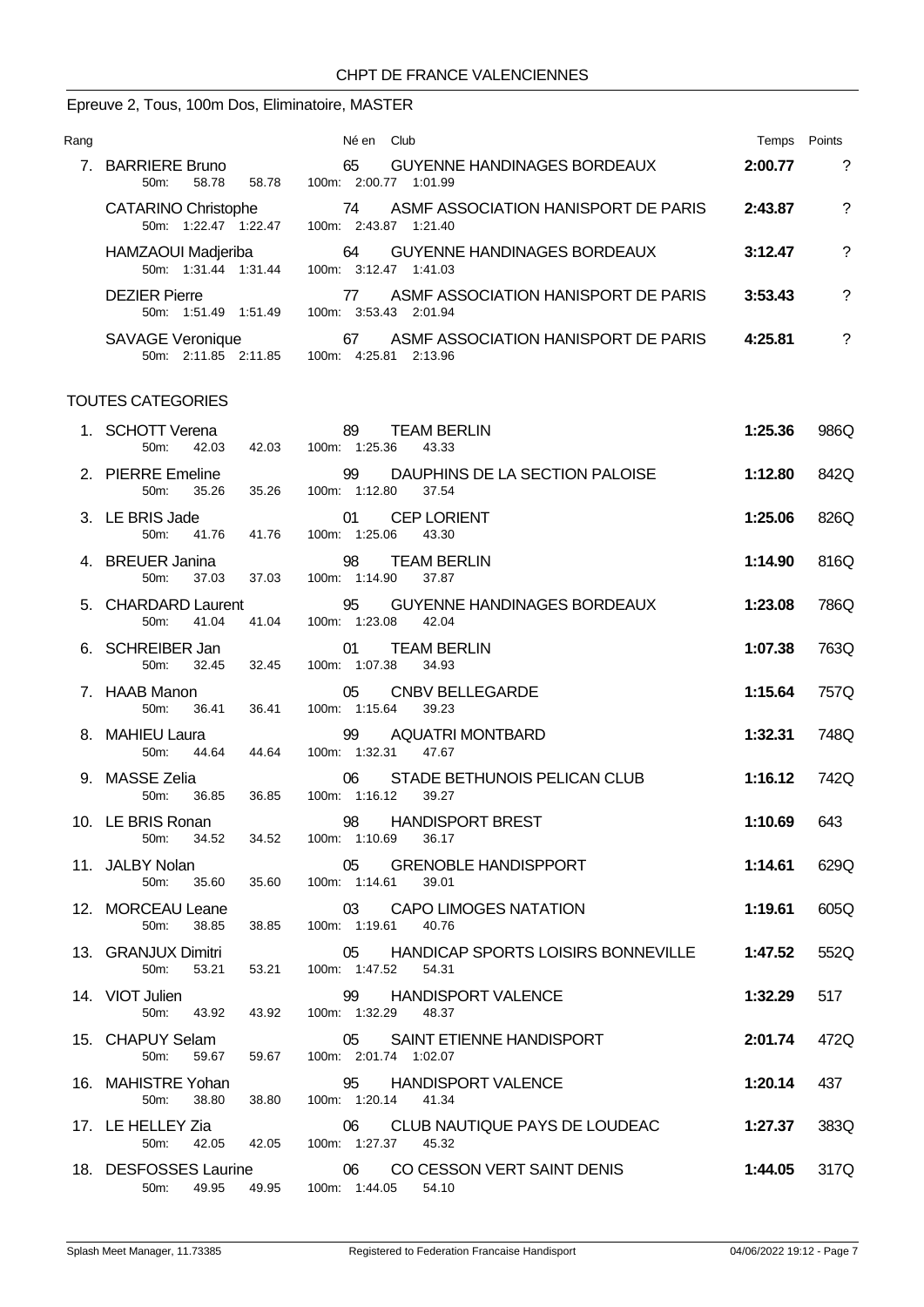# Epreuve 2, Tous, 100m Dos, Eliminatoire, TOUTES CATEGORIES

| Rang |                                                                                                          | Né en Club                                                                    | Temps   | Points |
|------|----------------------------------------------------------------------------------------------------------|-------------------------------------------------------------------------------|---------|--------|
|      | 19. LE GLOANIC Thierry<br>59.32<br>59.32<br>$50m$ :                                                      | 63 CLUB NAUTIQUE HAVRAIS<br>100m: 2:00.66 1:01.34                             | 2:00.66 | 256Q   |
|      | 20. GUERFI Iyad<br>100m: 1:24.99<br>50 <sub>m</sub><br>41.77<br>41.77                                    | <b>JSA NATATION</b><br>07<br>43.22                                            | 1:24.99 | 186Q   |
|      | 21. PICARD Bruno<br>97<br>45.47 45.47<br>50 <sub>m</sub>                                                 | <b>CANARDS ROCHELAIS</b><br>100m: 1:34.56<br>49.09                            | 1:34.56 | 180    |
|      | 22. ORCEL Romain<br>01<br>50m:<br>48.84<br>48.84                                                         | ANGERS NATATION<br>100m: 1:40.59<br>51.75                                     | 1:40.59 | 162    |
|      | 23. GAUTIER Paul<br>05<br>50m: 1:00.15 1:00.15                                                           | ASSOCIATION THIONVILLE HANDISPORT<br>100m: 2:09.15 1:09.00                    | 2:09.15 | 129Q   |
|      | 24. HAEFFELE Simon<br>97<br>47.12<br>50 <sub>m</sub> :<br>47.12                                          | SPORTS REUNIS COLMAR HANDI NATATION<br>100m: 1:37.55<br>50.43                 | 1:37.55 | 127    |
|      | 25. SCARPINATO Patricia<br>55.45<br>$50m$ :<br>55.45                                                     | 59<br>CLUB DES HANDICAPES SPORTIFS AZUREENS (1:56.30<br>100m: 1:56.30 1:00.85 |         | 106Q   |
|      | 26. PASQUIER Maiwenn<br>09<br>50m:<br>49.43<br>49.43                                                     | DAUPHINS DE CHATELLERAULT<br>100m: 1:40.82<br>51.39                           | 1:40.82 | 99Q    |
|      | 27. BEUNAT Fabrice<br>93<br>50 <sub>m</sub> :<br>44.06<br>44.06                                          | CENTRE ENTRAINEMENT A LA PERFORMANCE 1:34.85<br>100m: 1:34.85<br>50.79        |         | 91     |
|      | 28. BORGELLA Pierre<br>01<br>50m:<br>44.35<br>44.35                                                      | CENTRE ENTRAINEMENT A LA PERFORMANCE 1:35.82<br>100m: 1:35.82<br>51.47        |         | 79     |
|      | 29. BEN HASSINE Adam<br>09<br>100m: 1:37.95<br>46.42<br>46.42<br>50 <sub>m</sub> :                       | CLUB DES HANDICAPES SPORTIFS AZUREENS (1:37.95<br>51.53                       |         | 58Q    |
|      | 05<br>30. PASQUIER Lenaick<br>50 <sub>m</sub> :<br>45.49<br>45.49                                        | DAUPHINS DE CHATELLERAULT<br>100m: 1:33.94<br>48.45                           | 1:33.94 | 52Q    |
|      | 31. GREFFIER-GROMAIRE Fabrice 68<br>50m:<br>46.89<br>46.89                                               | CLUB NAUTIQUE DE NEVERS<br>100m: 1:35.64<br>48.75                             | 1:35.64 | 45?    |
|      | 92<br><b>CHERET Fanny</b><br>50m:<br>50.42<br>50.42<br>100m: 1:46.52                                     | A2CMIEUX<br>56.10                                                             | 1:46.52 | 45?    |
|      | 33. VERON Julie<br>55.81  100m: 1:54.81<br>55.81<br>50m:                                                 | <b>HANDISPORT BREST</b><br>07<br>59.00                                        | 1:54.81 | 41Q    |
|      | 50m: 1:05.98  1:05.98  100m: 2:18.94  1:12.96                                                            | 34. GUILLAUME RAGAZZINI Johanna 91 ASSOCIATION THIONVILLE HANDISPORT          | 2:18.94 | 30     |
|      | 35. ROCHDI Chams                                                                                         | 09 GUYENNE HANDINAGES BORDEAUX                                                | 2:07.22 | 28Q    |
|      | 50m: 1:02.55 1:02.55 100m: 2:07.22 1:04.67<br>36. BORALI Lenaig 08 HAM<br>50m: 52.49 52.49 100m: 1:50.60 | 08 HANDISPORT BREST                                                           | 1:50.60 | 24     |
|      | 37. DE LUCA Adeline                                                                                      | 58.11<br>GUYENNE HANDINAGES BORDEAUX<br>86                                    | 3:21.31 | 14     |
|      | 50m: 1:37.63 1:37.63 100m: 3:21.31 1:43.68<br>38. LAFITTE Catherine                                      | 68 CANARDS ROCHELAIS                                                          | 2:14.36 | 9Q     |
|      | 50m: 1:04.71  1:04.71  100m: 2:14.36  1:09.65<br>39. CHARVET Elea                                        | 02 CENTRE ENTRAINEMENT A LA PERFORMANCE 2:07.73                               |         | 5Q     |
|      | 57.91  57.91  100m: 2:07.73  1:09.82<br>50m:<br><b>MACAULEY Pierre</b>                                   | 73 LA ROCHE SUR YON NATATION                                                  | 2:11.40 | 5Q     |
|      | 50m: 1:00.72 1:00.72 100m: 2:11.40 1:10.68<br>41. FAYOLLE Frederic                                       | 74 Handisport Villefranche Sur Sa                                             | 1:58.66 | 4?     |
|      | 55.28<br>55.28<br>50m:<br>JALBY Lucie                                                                    | 100m: 1:58.66 1:03.38<br><b>GRENOBLE HANDISPPORT</b><br>08                    | 1:59.52 | 4?     |
|      | 55.40  55.40  100m: 1:59.52  1:04.12<br>50m:<br>DJOUDER Sarra                                            | <b>HANDISPORT MARSEILLE</b><br>05                                             | 2:08.54 | 4?     |
|      | 50m: 1:01.29 1:01.29 100m: 2:08.54 1:07.25                                                               |                                                                               |         |        |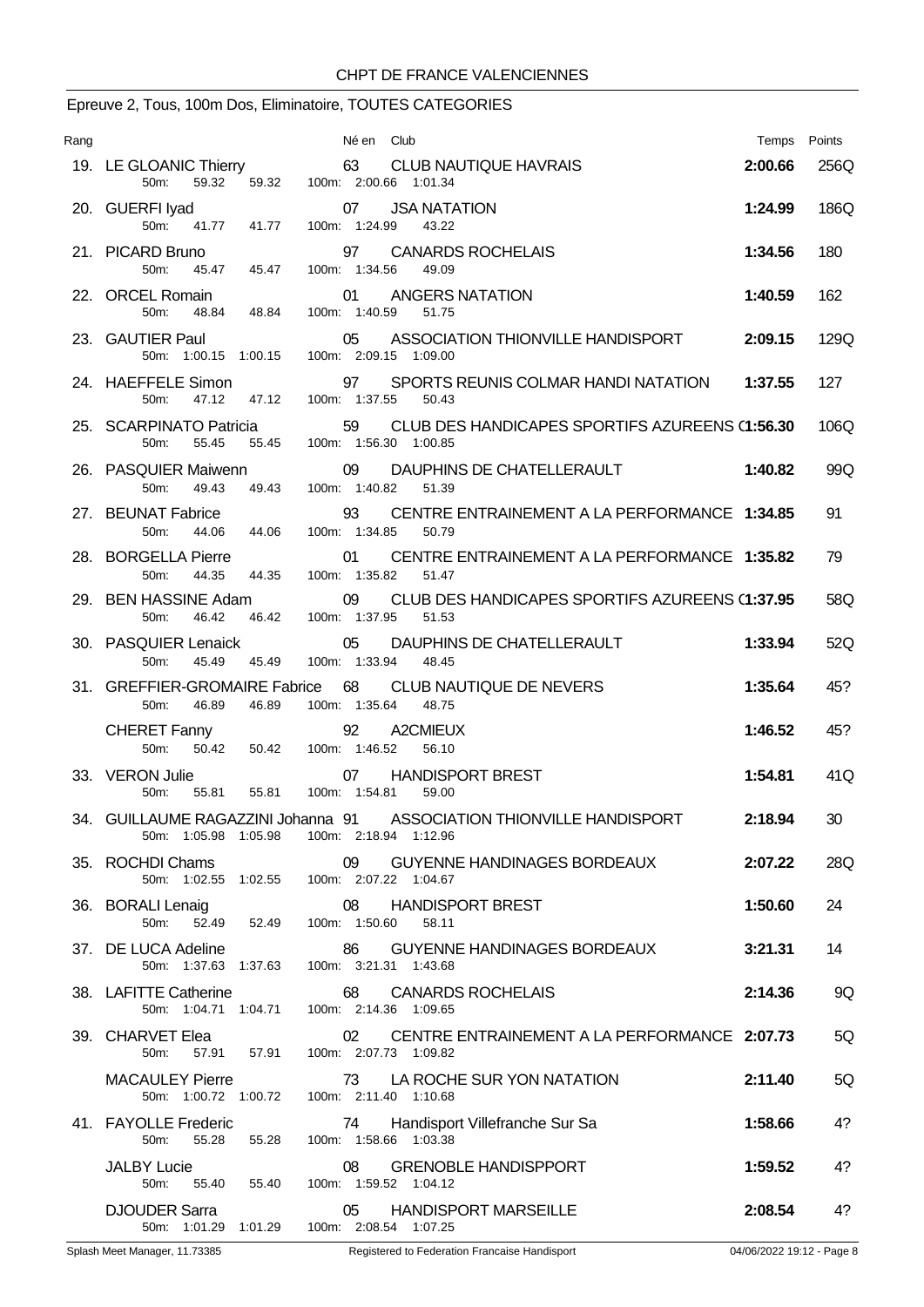### Epreuve 2, Tous, 100m Dos, Eliminatoire, TOUTES CATEGORIES

| Rang |                                                                  | Né en Club                                                           | Temps Points |                          |
|------|------------------------------------------------------------------|----------------------------------------------------------------------|--------------|--------------------------|
|      | 44. JULIEN Quentin<br>50m: 1:14.35 1:14.35 100m: 2:41.21 1:26.86 | CLUB HANDISPORT AIXOIS<br>04                                         | 2:41.21      | $\overline{2}$           |
|      | 45. ALVAREZ MINA Dominique<br>52.82<br>52.82<br>$50m$ :          | 09<br>NEPTUNE CLUB DE FRANCE<br>100m: 1:51.23<br>58.41               | 1:51.23      | $\mathbf{1}$             |
|      | 46. BARRIERE Bruno<br>58.78<br>50 <sub>m</sub> :<br>58.78        | <b>GUYENNE HANDINAGES BORDEAUX</b><br>65<br>100m: 2:00.77 1:01.99    | 2:00.77      | ?                        |
|      | <b>COELHO RENARD Gabriel</b><br>50m: 1:02.77 1:02.77             | <b>HANDISPORT MARSEILLE</b><br>06<br>100m: 2:15.70 1:12.93           | 2:15.70      | ?                        |
|      | <b>BOYER Leandre</b><br>50m: 1:08.84 1:08.84                     | SAINT ETIENNE HANDISPORT<br>10 <sup>°</sup><br>100m: 2:23.02 1:14.18 | 2:23.02      | $\overline{?}$           |
|      | <b>HADJERI Senoucy</b><br>50m: 1:13.84 1:13.84                   | 06<br><b>HANDI NAT REGION NAZAIRIENNE</b><br>100m: 2:26.81 1:12.97   | 2:26.81      | ?                        |
|      | <b>PALLIER Leopoldine</b><br>50m: 1:10.35 1:10.35                | 94<br>CS CLICHY 92 NATATION<br>100m: 2:36.34 1:25.99                 | 2:36.34      | ?                        |
|      | <b>CATARINO Christophe</b><br>50m: 1:22.47 1:22.47               | ASMF ASSOCIATION HANISPORT DE PARIS<br>74<br>100m: 2:43.87 1:21.40   | 2:43.87      | $\overline{\mathcal{E}}$ |
|      | <b>DUFOUR Louna</b><br>50m: 1:22.36 1:22.36                      | <b>HANDISPORT BREST</b><br>07<br>100m: 2:43.95 1:21.59               | 2:43.95      | $\overline{\mathcal{E}}$ |
|      | HAMZAOUI Madjeriba<br>50m: 1:31.44 1:31.44                       | <b>GUYENNE HANDINAGES BORDEAUX</b><br>64<br>100m: 3:12.47 1:41.03    | 3:12.47      | ?                        |
|      | <b>DEZIER Pierre</b><br>50m: 1:51.49 1:51.49                     | ASMF ASSOCIATION HANISPORT DE PARIS<br>77<br>100m: 3:53.43 2:01.94   | 3:53.43      | ?                        |
|      | SAVAGE Veronique<br>50m: 2:11.85 2:11.85                         | ASMF ASSOCIATION HANISPORT DE PARIS<br>67<br>100m: 4:25.81 2:13.96   | 4:25.81      | ?                        |
|      | disa. MATHIEU Julien                                             | 89<br><b>HANDISPORT LYONNAIS</b>                                     |              |                          |

| Epreuve 3<br>04/06/2022 - 9:40 |                          |            | 50m Brasse                        | 2016 et plus agés<br>Liste résultats Eliminatoire |        |
|--------------------------------|--------------------------|------------|-----------------------------------|---------------------------------------------------|--------|
| Rang                           |                          | Né en Club |                                   | Temps                                             | Points |
| <b>JUNIOR</b>                  |                          |            |                                   |                                                   |        |
|                                | 1. FEIPEL Theo           | 04         | ASSOCIATION THIONVILLE HANDISPORT | 1:48.43                                           | Q      |
| <b>MASTER</b>                  |                          |            |                                   |                                                   |        |
|                                | 1. SERRES Sandrine       | 72         | <b>TOAC NATATION</b>              | 1:59.09                                           | 770Q   |
|                                | disg. BILY Didier        | 57         | <b>HANDISPORT SAINTONGE ROYAN</b> |                                                   |        |
|                                | <b>TOUTES CATEGORIES</b> |            |                                   |                                                   |        |
|                                | 1. SERRES Sandrine       | 72         | <b>TOAC NATATION</b>              | 1:59.09                                           | 770Q   |
| $\mathcal{P}$                  | <b>MAZOUL Merdhine</b>   | 01         | MONTPELLIER PAILLADE NATATION     | 47.27                                             | 134Q   |
| 3.                             | <b>RABINE Pierre</b>     | 99         | <b>ASPTT NANTES NATATION</b>      | 1:23.02                                           | 89Q    |
| 4.                             | <b>QUINTIN Thomas</b>    | 84         | CS CLICHY 92 NATATION             | 50.67                                             | 66Q    |
| 5.                             | <b>RAMBAUD Marion</b>    | 96         | <b>HANDISPORT MARSEILLE</b>       | 1:50.37                                           | 20Q    |
| 6.                             | <b>FEIPEL Theo</b>       | 04         | ASSOCIATION THIONVILLE HANDISPORT | 1:48.43                                           | Q      |
|                                | disg. BILY Didier        | 57         | <b>HANDISPORT SAINTONGE ROYAN</b> |                                                   |        |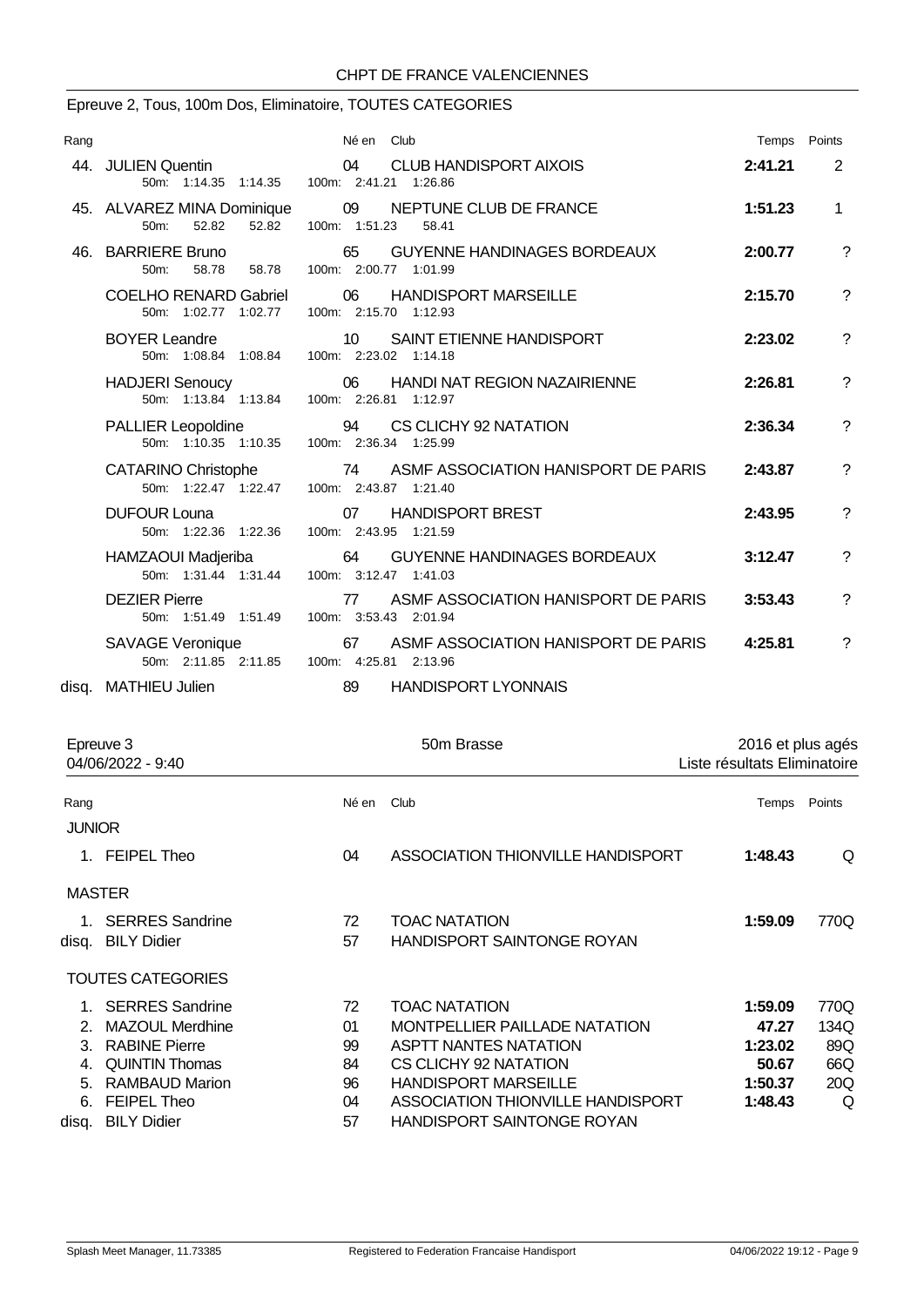|                       | Epreuve 4<br>04/06/2022 - 10:15                                 |                             |                             | 100m Libre                                              | Liste résultats Eliminatoires | 2016 et plus agés |
|-----------------------|-----------------------------------------------------------------|-----------------------------|-----------------------------|---------------------------------------------------------|-------------------------------|-------------------|
| Rang<br><b>JEUNES</b> |                                                                 |                             | Né en Club                  |                                                         |                               | Temps Points      |
|                       | 1. MASSE Zelia<br>50m:<br>30.53                                 | 30.53                       | 06<br>100m: 1:04.39         | STADE BETHUNOIS PELICAN CLUB<br>33.86                   | 1:04.39                       | 847Q              |
|                       | 2. LE HELLEY Zia<br>50m:<br>35.61                               | 35.61                       | 06<br>100m: 1:14.57         | CLUB NAUTIQUE PAYS DE LOUDEAC<br>38.96                  | 1:14.57                       | 551Q              |
|                       | 3. GUERFI Iyad<br>50m:<br>31.35                                 | 31.35                       | 07<br>100m: 1:06.64         | <b>JSA NATATION</b><br>35.29                            | 1:06.64                       | 435Q              |
|                       | 4. DESFOSSES Laurine<br>50m:<br>47.50                           | 47.50                       | 06<br>100m: 1:36.35         | CO CESSON VERT SAINT DENIS<br>48.85                     | 1:36.35                       | 211Q              |
|                       | 5. PASQUIER Maiwenn<br>50 <sub>m</sub> :<br>41.68               | 41.68                       | 09<br>100m: 1:29.81         | DAUPHINS DE CHATELLERAULT<br>48.13                      | 1:29.81                       | 155Q              |
|                       | 6. BEN HASSINE Adam<br>39.07<br>50 <sub>m</sub> :               | 39.07                       | 09<br>100m: 1:20.77         | CLUB DES HANDICAPES SPORTIFS AZUREENS (1:20.77<br>41.70 |                               | 139Q              |
|                       | 7. BEN CHRIF Nawfal<br>50m:<br>37.23                            | 37.23                       | 08<br>100m: 1:22.03         | <b>TOAC NATATION</b><br>44.80                           | 1:22.03                       | 115Q              |
|                       | 8. VERON Julie<br>50m:<br>48.06                                 | 48.06                       | 07<br>100m: 1:37.62         | <b>HANDISPORT BREST</b><br>49.56                        | 1:37.62                       | 107Q              |
|                       | 9. BORALI Lenaig<br>50m:<br>43.91                               | 43.91                       | 08<br>100m: 1:31.78         | <b>HANDISPORT BREST</b><br>47.87                        | 1:31.78                       | 106               |
|                       | 10. ROCHDI Chams<br>50m:<br>51.35                               | 51.35                       | 09<br>100m: 1:47.20         | <b>GUYENNE HANDINAGES BORDEAUX</b><br>55.85             | 1:47.20                       | 69                |
|                       | 11. ALVAREZ MINA Dominique<br>40.93<br>50 <sub>m</sub> :        | 40.93                       | 09<br>100m: 1:25.93         | NEPTUNE CLUB DE FRANCE<br>45.00                         | 1:25.93                       | 22                |
|                       | 12. RERIBALLAH Liana<br>50 <sub>m</sub><br>47.17                | 47.17                       | 10<br>100m: 1:45.13         | ASSOCIATION THIONVILLE HANDISPORT<br>57.96              | 1:45.13                       | 20                |
|                       | 13. JALBY Lucie<br>51.86<br>50m:                                | 51.86                       | 08<br>100m: 1:56.61 1:04.75 | <b>GRENOBLE HANDISPPORT</b>                             | 1:56.61                       | $\overline{2}$    |
|                       | 14. DUFOUR Louna<br>50m: 1:00.36 1:00.36                        | 100m: 2:03.41 1:03.05       | 07                          | <b>HANDISPORT BREST</b>                                 | 2:03.41                       |                   |
|                       | <b>HADJERI Senoucy</b><br>50m:<br>59.99                         | 59.99 100m: 2:06.12 1:06.13 |                             | 06 HANDI NAT REGION NAZAIRIENNE                         | 2:06.12                       |                   |
|                       | <b>AOUAD Lina</b><br>50m: 1:00.54 1:00.54 100m: 2:07.80 1:07.26 |                             |                             | 11 CNBV BELLEGARDE                                      | 2:07.80                       |                   |
|                       | disq. KUHNI Natasha                                             |                             |                             | 07 HANDISPORT LYONNAIS                                  |                               |                   |
| <b>JUNIOR</b>         |                                                                 |                             |                             |                                                         |                               |                   |
|                       | 1. TOURNAY Marion<br>30.31<br>50m:                              | 30.31                       | 05<br>100m: 1:04.24         | CANETT 66 NATATION<br>33.93                             | 1:04.24                       | 879Q              |
|                       | 2. PAULI Agathe<br>50m: 35.03                                   | 35.03                       | 03<br>100m: 1:10.79         | HANDISPORT ANTIBES MEDITERRANNEE<br>35.76               | 1:10.79                       | 783Q              |
|                       | 3. DENAYER Hector<br>28.49<br>50m:                              | 28.49                       | 05<br>100m: 59.20           | HANDISPORT SELESTAT<br>30.71                            | 59.20                         | 748Q              |
|                       | 4. MAZET VIGNAUD Luan<br>34.12<br>50m:                          | 34.12                       | 03<br>100m: 1:11.78         | MONTPELLIER PAILLADE NATATION<br>37.66                  | 1:11.78                       | 643Q              |
|                       | 5. VIEIRA Quentin<br>50m: 28.75 28.75 100m: 1:00.49 31.74       |                             | 04                          | RC BRON DECINES NATATION                                | 1:00.49                       | 619Q              |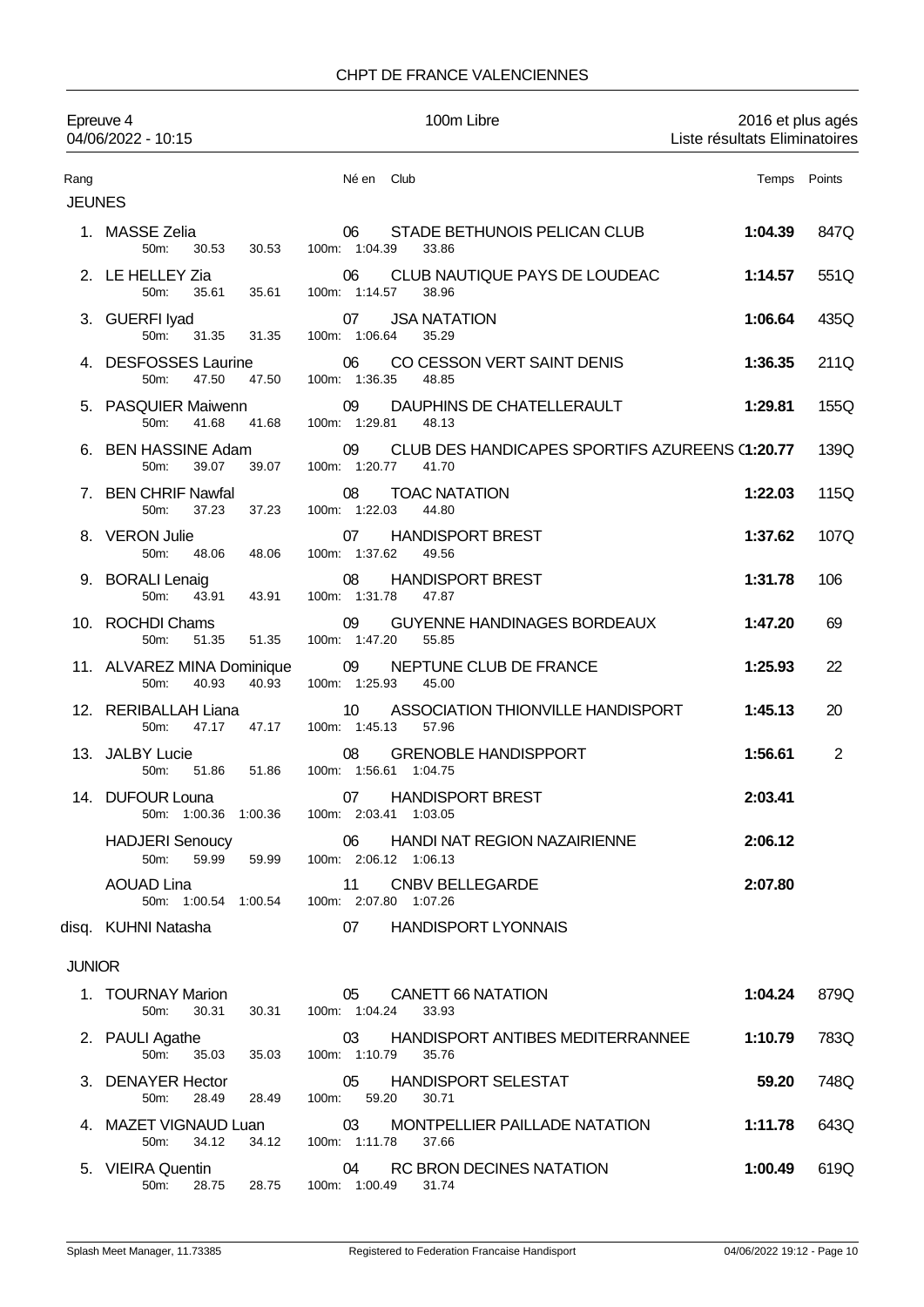# Epreuve 4, Tous, 100m Libre, Eliminatoire, JUNIOR

| Rang          |                                                                                  | Né en Club                                                                  | Temps              | Points       |
|---------------|----------------------------------------------------------------------------------|-----------------------------------------------------------------------------|--------------------|--------------|
|               | 6. JALBY Nolan<br>50 <sub>m</sub> :<br>30.87<br>30.87                            | 05<br><b>GRENOBLE HANDISPPORT</b><br>100m: 1:06.31<br>35.44                 | 1:06.31            | 612Q         |
|               | 7. MORCEAU Leane<br>100m: 1:10.95<br>34.53<br>50m:<br>34.53                      | 03<br><b>CAPO LIMOGES NATATION</b><br>36.42                                 | 1:10.95            | 585Q         |
|               | 8. RAYS Amadeo<br>50 <sub>m</sub> :<br>36.93<br>36.93                            | LA ROCHE SUR YON NATATION<br>03<br>100m: 1:15.15<br>38.22                   | 1:15.15            | 386?         |
|               | 9. GRANJUX Dimitri<br>100m: 1:33.56<br>50 <sub>m</sub> :<br>45.11<br>45.11       | HANDICAP SPORTS LOISIRS BONNEVILLE<br>05<br>48.45                           | 1:33.56            | 343          |
|               | 10. CHAPUY Selam<br>05<br>100m: 1:57.15<br>58.62 58.62<br>50 <sub>m</sub>        | SAINT ETIENNE HANDISPORT<br>58.53                                           | 1:57.15            | 186          |
|               | 44.62<br>44.62<br>50 <sub>m</sub> :                                              | 11. VERMEERSCH Jason 02 AMSLF SPORTS ET HANDICAPS<br>100m: 1:33.31 48.69    | 1:33.31            | 87           |
|               | 12. CHARVET Elea<br>50m: 46.94 46.94                                             | 02<br>CENTRE ENTRAINEMENT A LA PERFORMANCE 1:47.06<br>100m: 1:47.06 1:00.12 |                    | 32           |
|               | MARTIN BORIE Elisa<br>50m: 1:07.33 1:07.33 100m: 2:15.79 1:08.46                 | 05<br><b>HANDISPORT LYONNAIS</b>                                            | 2:15.79            | 32           |
|               | 14. FLEURY Laurine<br>100m: 1:46.08<br>50 <sub>m</sub><br>47.66<br>47.66         | 03<br>MONTPELLIER PAILLADE NATATION<br>58.42                                | 1:46.08            | 13           |
|               | 15. GAUTIER Paul<br>05                                                           | ASSOCIATION THIONVILLE HANDISPORT                                           | 2:04.53            | 5            |
| <b>MASTER</b> |                                                                                  |                                                                             |                    |              |
|               | 1. SUPIOT Claire<br>68<br>32.78<br>32.78<br>100m: 1:06.61<br>50m:                | <b>ANGERS NATATION</b><br>33.83                                             | 1:06.61            | 900Q         |
|               | 2. SMETANINE David<br>3. POURET Katia<br>100m: 1:40.56<br>50m:<br>46.47<br>46.47 | 74 GRENOBLE ALP 38<br>72<br><b>DAUPHINS LURONS</b><br>54.09                 | 1:29.42<br>1:40.56 | 817Q<br>519Q |
|               | 4. GREFFIER-GROMAIRE Fabrice<br>36.30<br>36.30<br>50m:                           | 68<br>CLUB NAUTIQUE DE NEVERS<br>100m: 1:16.26<br>39.96                     | 1:16.26            | 160Q         |
|               | 38.91<br>100m: 1:22.97<br>38.91<br>50m:                                          | 5. LE DRAOULLEC Xavier 61 AMSLF SPORTS ET HANDICAPS<br>44.06                | 1:22.97            | 41Q          |
|               | 6. SENIGRA Melisa<br>50 <sub>m</sub> :<br>48.46<br>100m: 1:41.50<br>48.46        | 76 CLUB DE NATATION SPORTIVE LES ALBATROS 1:41.50<br>53.04                  |                    | 35?          |
|               | 7. BERTOUX Jean-Daniel<br>50.15<br>50.15<br>100m: 1:46.05<br>50m:                | <b>TOAC NATATION</b><br>77<br>55.90                                         | 1:46.05            | 29Q          |
|               | 8. CHEVREUIL Nicole<br>55<br>100m: 1:45.32<br>50m:<br>49.13<br>49.13             | HANDI NAT REGION NAZAIRIENNE<br>56.19                                       | 1:45.32            | 19Q          |
|               | 9. LAFITTE Catherine<br>68<br>50m:<br>53.93<br>53.93                             | <b>CANARDS ROCHELAIS</b><br>100m: 1:58.57 1:04.64                           | 1:58.57            | 15           |
|               | 10. TRIN Antoine<br>75<br>50m:<br>100m: 1:34.25<br>45.30<br>45.30                | <b>TOAC NATATION</b><br>48.95                                               | 1:34.25            | 2            |
|               | 11. BARRIERE Bruno<br>65<br>100m: 1:35.71<br>50m:<br>44.69<br>44.69              | GUYENNE HANDINAGES BORDEAUX<br>51.02                                        | 1:35.71            | $\mathbf 1$  |
|               | 12. CATARINO Christophe<br>55.65<br>50m:<br>55.65                                | 74 ASME ASSOCIATION HANISPORT DE PARIS<br>100m: 2:00.11 1:04.46             | 2:00.11            |              |
|               | <b>MACAULEY Pierre</b><br>50m:<br>58.23<br>58.23                                 | 73 LA ROCHE SUR YON NATATION<br>100m: 2:19.28 1:21.05                       | 2:19.28            |              |
|               | HAMZAOUI Madjeriba<br>50m: 1:31.52 1:31.52 100m: 3:13.73 1:42.21                 | 64<br>GUYENNE HANDINAGES BORDEAUX                                           | 3:13.73            |              |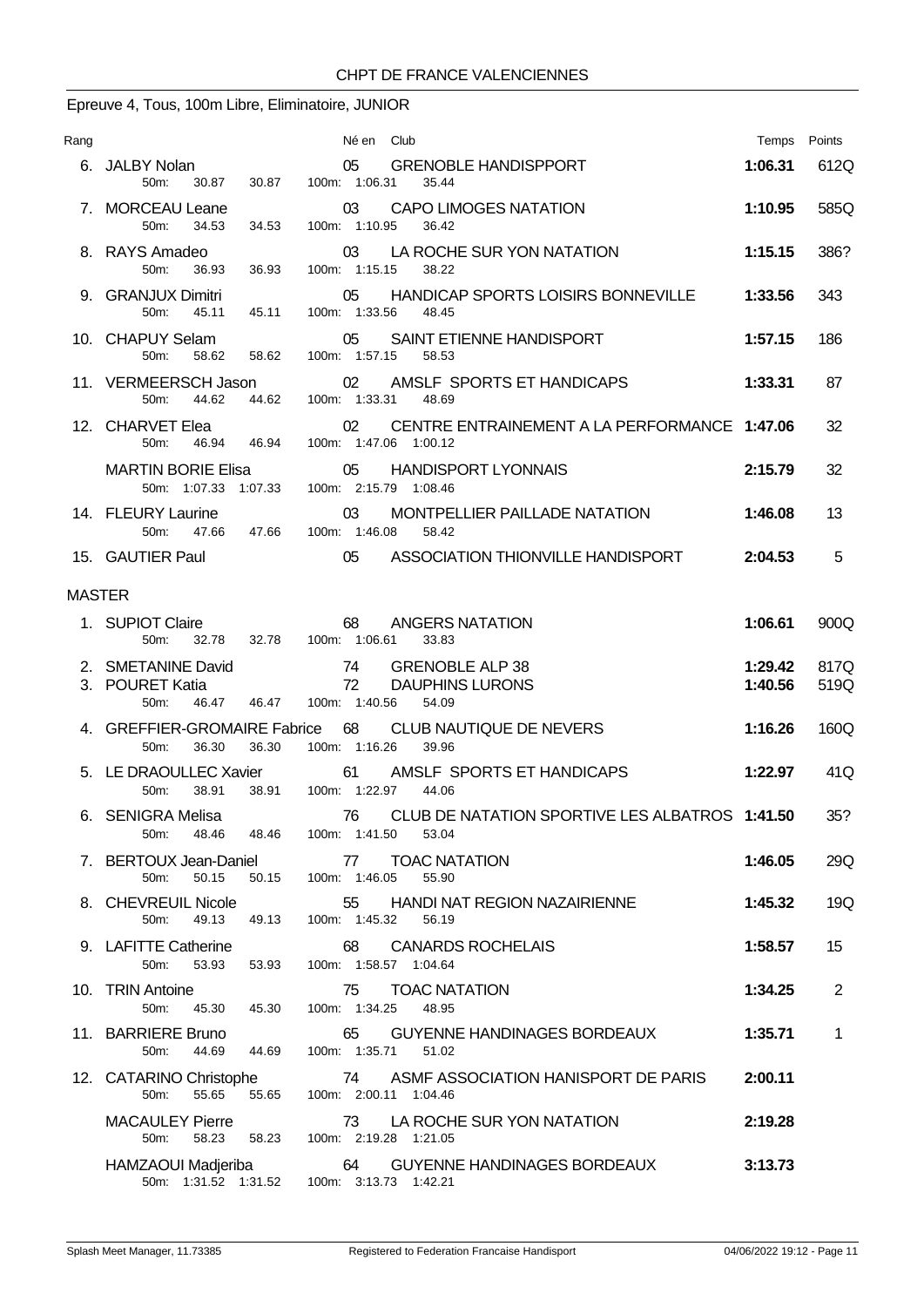# Epreuve 4, 100m Libre, Eliminatoire

| 2. SUPIOT Claire<br>50m:                  |                                                                                                                                                                                                                                                                           |                                                                                                     |                                                                                                                                                                                                             |                                                                                                                                                         |
|-------------------------------------------|---------------------------------------------------------------------------------------------------------------------------------------------------------------------------------------------------------------------------------------------------------------------------|-----------------------------------------------------------------------------------------------------|-------------------------------------------------------------------------------------------------------------------------------------------------------------------------------------------------------------|---------------------------------------------------------------------------------------------------------------------------------------------------------|
|                                           |                                                                                                                                                                                                                                                                           | 68 ANGERS NATATION<br>32.78  32.78  100m: 1:06.61<br>33.83                                          | 1:06.61                                                                                                                                                                                                     | 900Q                                                                                                                                                    |
| 3. TOURNAY Marion<br>50m:<br>30.31        | 30.31                                                                                                                                                                                                                                                                     | 05 CANETT 66 NATATION<br>100m: 1:04.24<br>33.93                                                     | 1:04.24                                                                                                                                                                                                     | 879Q                                                                                                                                                    |
| 50m:<br>31.39                             | 31.39                                                                                                                                                                                                                                                                     | 99 DAUPHINS DE LA SECTION PALOISE<br>100m: 1:04.32<br>32.93                                         | 1:04.32                                                                                                                                                                                                     | 877Q                                                                                                                                                    |
|                                           |                                                                                                                                                                                                                                                                           | 06 STADE BETHUNOIS PELICAN CLUB<br>100m: 1:04.39<br>33.86                                           | 1:04.39                                                                                                                                                                                                     | 847Q                                                                                                                                                    |
| 50m:<br>33.24                             |                                                                                                                                                                                                                                                                           | 100m: 1:07.08<br>33.84                                                                              | 1:29.42<br>1:07.08                                                                                                                                                                                          | 817Q<br>795Q                                                                                                                                            |
| 50m:                                      | 35.03                                                                                                                                                                                                                                                                     | 03<br>100m: 1:10.79<br>35.76                                                                        |                                                                                                                                                                                                             | 783Q                                                                                                                                                    |
| 50m:                                      |                                                                                                                                                                                                                                                                           | 05 HANDISPORT SELESTAT<br>100m: 59.20<br>30.71                                                      | 59.20                                                                                                                                                                                                       | 748Q                                                                                                                                                    |
| 30.34<br>50m:                             |                                                                                                                                                                                                                                                                           | 00 HANDISPORT BREST<br>100m: 1:03.17<br>32.83                                                       | 1:03.17                                                                                                                                                                                                     | 737                                                                                                                                                     |
| 50m:<br>34.12                             |                                                                                                                                                                                                                                                                           | 03<br>MONTPELLIER PAILLADE NATATION<br>100m: 1:11.78<br>37.66                                       | 1:11.78                                                                                                                                                                                                     | 643Q                                                                                                                                                    |
| 50m:                                      |                                                                                                                                                                                                                                                                           | 04 RC BRON DECINES NATATION<br>100m: 1:00.49 31.74                                                  | 1:00.49                                                                                                                                                                                                     | 619Q                                                                                                                                                    |
| 50m:<br>30.87                             |                                                                                                                                                                                                                                                                           | 05 GRENOBLE HANDISPPORT<br>100m: 1:06.31<br>35.44                                                   | 1:06.31                                                                                                                                                                                                     | 612Q                                                                                                                                                    |
| 50m:<br>34.53                             | 34.53                                                                                                                                                                                                                                                                     | <b>CAPO LIMOGES NATATION</b><br>03<br>100m: 1:10.95<br>36.42                                        | 1:10.95                                                                                                                                                                                                     | 585Q                                                                                                                                                    |
| 32.05<br>50m:                             | 32.05                                                                                                                                                                                                                                                                     | 95<br><b>HANDISPORT VALENCE</b><br>100m: 1:07.34 35.29                                              | 1:07.34                                                                                                                                                                                                     | 571                                                                                                                                                     |
| 50m:<br>35.61                             |                                                                                                                                                                                                                                                                           | CLUB NAUTIQUE PAYS DE LOUDEAC<br>06<br>100m: 1:14.57<br>38.96                                       | 1:14.57                                                                                                                                                                                                     | 551Q                                                                                                                                                    |
| 46.47<br>$50m$ :                          |                                                                                                                                                                                                                                                                           | 72 DAUPHINS LURONS<br>54.09                                                                         | 1:40.56                                                                                                                                                                                                     | 519Q                                                                                                                                                    |
| 50m:                                      |                                                                                                                                                                                                                                                                           | 99<br>AQUATRI MONTBARD<br>100m: 1:29.57<br>47.45                                                    | 1:29.57                                                                                                                                                                                                     | 468                                                                                                                                                     |
| 50m:                                      |                                                                                                                                                                                                                                                                           | <b>JSA NATATION</b><br>07<br>35.29                                                                  | 1:06.64                                                                                                                                                                                                     | 435Q                                                                                                                                                    |
| 50 <sub>m</sub> :<br>31.53                |                                                                                                                                                                                                                                                                           | 88<br><b>HANDPHYCLUB DIJON</b><br>100m: 1:05.43<br>33.90                                            | 1:05.43                                                                                                                                                                                                     | 407                                                                                                                                                     |
| 50m:<br>43.69                             | 43.69                                                                                                                                                                                                                                                                     | 100m: 1:38.52<br>54.83                                                                              | 1:38.52                                                                                                                                                                                                     | 392                                                                                                                                                     |
| 50m:                                      |                                                                                                                                                                                                                                                                           | 79<br>ANGERS NATATION<br>37.72                                                                      | 1:12.09                                                                                                                                                                                                     | 386?                                                                                                                                                    |
|                                           |                                                                                                                                                                                                                                                                           | LA ROCHE SUR YON NATATION<br>03                                                                     | 1:15.15                                                                                                                                                                                                     | 386?                                                                                                                                                    |
| RAYS Amadeo<br>50 <sub>m</sub> :<br>36.93 | 36.93                                                                                                                                                                                                                                                                     | 100m: 1:15.15<br>38.22                                                                              |                                                                                                                                                                                                             |                                                                                                                                                         |
| 24. PICARD Bruno<br>50m:<br>35.38         | 35.38                                                                                                                                                                                                                                                                     | 97<br><b>CANARDS ROCHELAIS</b><br>100m: 1:15.80<br>40.42                                            | 1:15.80                                                                                                                                                                                                     | 363                                                                                                                                                     |
|                                           | 4. PIERRE Emeline<br>6. SMETANINE David<br>8. PAULI Agathe<br>10. CORNIC Mael<br>13. JALBY Nolan<br>14. MORCEAU Leane<br>15. MAHISTRE Yohan<br>16. LE HELLEY Zia<br>17. POURET Katia<br>18. MAHIEU Laura<br>19. GUERFI Iyad<br>20. TALLON Matthieu<br>22. ROBELET Antoine | 5. MASSE Zelia<br>35.03<br>9. DENAYER Hector<br>28.49 28.49<br>30.34<br>12. VIEIRA Quentin<br>30.87 | 50m: 30.53 30.53<br>74 GRENOBLE ALP 38<br>7. LORANDI Elodie<br>33.24<br>11. MAZET VIGNAUD Luan<br>34.12<br>28.75 28.75<br>35.61<br>46.47 100m: 1:40.56<br>42.12 42.12<br>31.35 31.35 100m: 1:06.64<br>31.53 | 89 HANDISPORT ANTIBES MEDITERRANNEE<br>HANDISPORT ANTIBES MEDITERRANNEE 1:10.79<br>21. GUILLAUME RAGAZZINI Johanna 91 ASSOCIATION THIONVILLE HANDISPORT |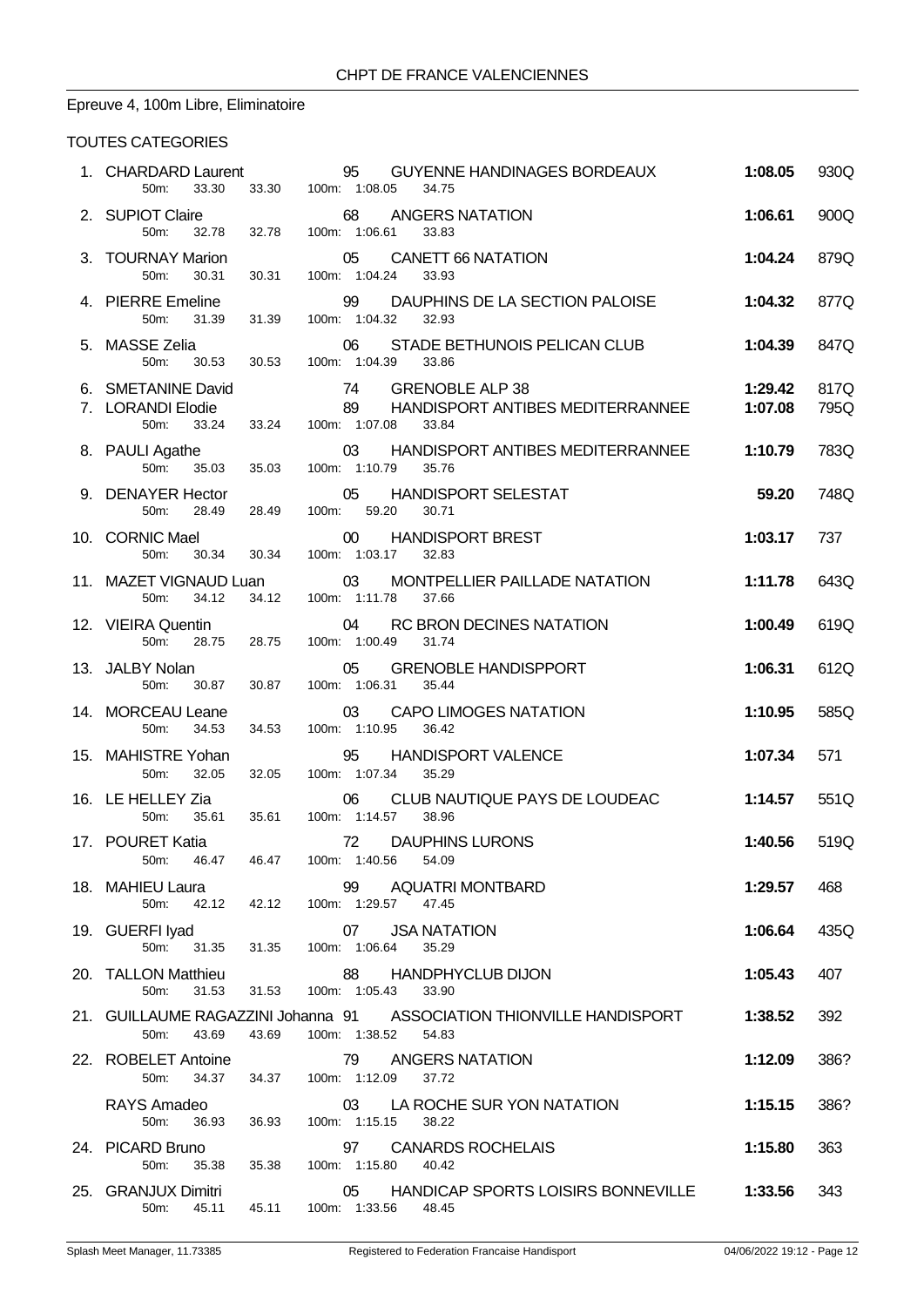# Epreuve 4, Tous, 100m Libre, Eliminatoire, TOUTES CATEGORIES

| Rang |                                                                        | Né en Club                                                                                                     | Temps Points |      |
|------|------------------------------------------------------------------------|----------------------------------------------------------------------------------------------------------------|--------------|------|
|      | 26. COUSIN Cassandre<br>40.80<br>40.80<br>50m:                         | 99 HANDISPORT VALENCE<br>100m: 1:24.47<br>43.67                                                                | 1:24.47      | 263  |
|      | 27. DESFOSSES Laurine<br>50 <sub>m</sub> :<br>47.50<br>47.50           | 06<br>CO CESSON VERT SAINT DENIS<br>100m: 1:36.35<br>48.85                                                     | 1:36.35      | 211Q |
|      | 58.62  58.62  100m: 1:57.15<br>50 <sub>m</sub> :                       | 28. CHAPUY Selam 05 SAINT ETIENNE HANDISPORT<br>58.53                                                          | 1:57.15      | 186  |
|      | 36.30<br>36.30<br>50m:                                                 | 29. GREFFIER-GROMAIRE Fabrice 68 CLUB NAUTIQUE DE NEVERS<br>100m: 1:16.26<br>39.96                             | 1:16.26      | 160Q |
|      | 30. PASQUIER Maiwenn<br>50m:<br>41.68                                  | 09<br>DAUPHINS DE CHATELLERAULT<br>41.68 100m: 1:29.81<br>48.13                                                | 1:29.81      | 155Q |
|      |                                                                        | 31. BEN HASSINE Adam 09 CLUB DES HANDICAPES SPORTIFS AZUREENS (1:20.77<br>50m: 39.07 39.07 100m: 1:20.77 41.70 |              | 139Q |
|      | 32. LAURENT Elise<br>44.59 44.59<br>50m:                               | 92<br><b>HANDISPORT VALENCE</b><br>100m: 1:36.54<br>51.95                                                      | 1:36.54      | 121  |
|      | 33. XAVIER Lea<br>50m:<br>56.49 56.49                                  | 96<br>MONTPELLIER PAILLADE NATATION<br>100m: 2:02.62 1:06.13                                                   | 2:02.62      | 119  |
|      | 34. BEN CHRIF Nawfal<br>37.23<br>37.23<br>50 <sub>m</sub>              | 08 TOAC NATATION<br>100m: 1:22.03 44.80                                                                        | 1:22.03      | 115Q |
|      | 35. VERON Julie<br>50m:<br>48.06<br>48.06                              | 07 HANDISPORT BREST<br>100m: 1:37.62<br>49.56                                                                  | 1:37.62      | 107Q |
|      | 36. BORALI Lenaig<br>43.91<br>50 <sub>m</sub> :<br>43.91               | 08<br><b>HANDISPORT BREST</b><br>100m: 1:31.78<br>47.87                                                        | 1:31.78      | 106  |
|      | 38.50<br>38.50<br>50m:                                                 | 37. BORGELLA Pierre 01 CENTRE ENTRAINEMENT A LA PERFORMANCE 1:22.73<br>100m: 1:22.73 44.23                     |              | 104  |
|      | 38. VERMEERSCH Jason<br>50m: 44.62<br>44.62                            | 02 AMSLF SPORTS ET HANDICAPS<br>100m: 1:33.31<br>48.69                                                         | 1:33.31      | 87   |
|      | 39. ROCHDI Chams<br>51.35 51.35<br>50m:                                | 09<br><b>GUYENNE HANDINAGES BORDEAUX</b><br>100m: 1:47.20<br>55.85                                             | 1:47.20      | 69   |
|      | 38.91<br>38.91<br>50m:                                                 | 40. LE DRAOULLEC Xavier 61 AMSLF SPORTS ET HANDICAPS<br>100m: 1:22.97 44.06                                    | 1:22.97      | 41Q  |
|      | 41. SENIGRA Melisa<br>50m:<br>48.46<br>48.46                           | 76 CLUB DE NATATION SPORTIVE LES ALBATROS 1:41.50<br>100m. 1:41.50<br>53.04                                    |              | 35?  |
|      | <b>BOUAOUN Ines</b><br>54.93 54.93<br>50 <sub>m</sub> :                | 89 HANDIVIENNE<br>100m: 1:57.70 1:02.77                                                                        | 1:57.70      | 35?  |
|      | 43. CHARVET Elea<br>50 <sub>m</sub> :                                  | CENTRE ENTRAINEMENT A LA PERFORMANCE 1:47.06<br>02<br>46.94  46.94  100m: 1:47.06  1:00.12                     |              | 32   |
|      |                                                                        | 05 HANDISPORT LYONNAIS                                                                                         | 2:15.79      | 32   |
|      | 45. BERTOUX Jean-Daniel 77 TOAC NATATION<br>50 <sub>m</sub> :<br>50.15 | 50.15  100m: 1:46.05<br>55.90                                                                                  | 1:46.05      | 29Q  |
|      | 46. ALVAREZ MINA Dominique<br>40.93<br>40.93<br>50m:                   | 09<br>NEPTUNE CLUB DE FRANCE<br>100m: 1:25.93<br>45.00                                                         | 1:25.93      | 22   |
|      | 47. RERIBALLAH Liana<br>47.17 47.17 100m: 1:45.13<br>50m:              | 10 ASSOCIATION THIONVILLE HANDISPORT<br>57.96                                                                  | 1:45.13      | 20   |
|      | 48. CHEVREUIL Nicole                                                   | 55 HANDI NAT REGION NAZAIRIENNE<br>100m: 1:45.32                                                               | 1:45.32      | 19Q  |
|      | 50 <sub>m</sub><br>49.13<br>49.13<br>49. LAFITTE Catherine             | 56.19<br>68<br><b>CANARDS ROCHELAIS</b>                                                                        | 1:58.57      | 15   |
|      | 50 <sub>m</sub> :<br>53.93<br>53.93<br>50. FLEURY Laurine<br>50m:      | 100m: 1:58.57 1:04.64<br>03 MONTPELLIER PAILLADE NATATION<br>47.66  47.66  100m: 1:46.08  58.42                | 1:46.08      | 13   |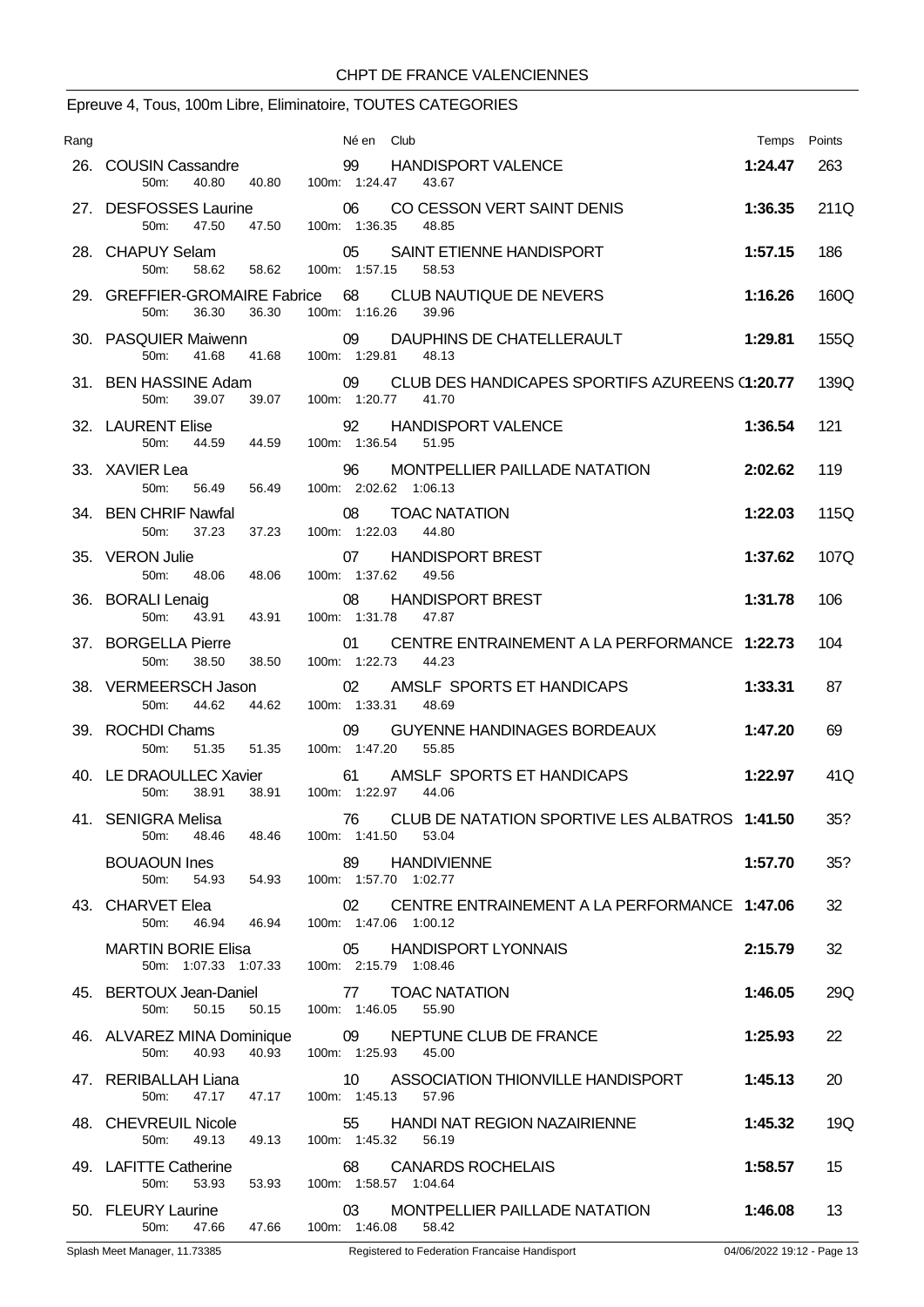#### Epreuve 4, Tous, 100m Libre, Eliminatoire, TOUTES CATEGORIES

| Rang                  |                                                                      | Né en Club                                                                                      | Temps Points                                      |                     |
|-----------------------|----------------------------------------------------------------------|-------------------------------------------------------------------------------------------------|---------------------------------------------------|---------------------|
| 51.<br>52.            | <b>GAUTIER Paul</b><br><b>TRIN Antoine</b><br>45.30<br>50m:<br>45.30 | ASSOCIATION THIONVILLE HANDISPORT<br>05<br>75<br><b>TOAC NATATION</b><br>100m: 1:34.25<br>48.95 | 2:04.53<br>1:34.25                                | 5<br>$\overline{2}$ |
|                       | <b>JALBY Lucie</b><br>50m:<br>51.86<br>51.86                         | <b>GRENOBLE HANDISPPORT</b><br>08<br>100m: 1:56.61 1:04.75                                      | 1:56.61                                           | 2                   |
|                       | 54. BARRIERE Bruno<br>50m:<br>44.69<br>44.69                         | <b>GUYENNE HANDINAGES BORDEAUX</b><br>65<br>100m: 1:35.71<br>51.02                              | 1:35.71                                           | 1                   |
|                       | 55. CATARINO Christophe<br>$50m$ :<br>55.65<br>55.65                 | ASMF ASSOCIATION HANISPORT DE PARIS<br>74<br>100m: 2:00.11 1:04.46                              | 2:00.11                                           |                     |
|                       | <b>DUFOUR Louna</b><br>50m: 1:00.36 1:00.36                          | <b>HANDISPORT BREST</b><br>07<br>100m: 2:03.41 1:03.05                                          | 2:03.41                                           |                     |
|                       | <b>HADJERI</b> Senoucy<br>50m:<br>59.99<br>59.99                     | 06<br><b>HANDI NAT REGION NAZAIRIENNE</b><br>100m: 2:06.12 1:06.13                              | 2:06.12                                           |                     |
|                       | <b>AOUAD Lina</b><br>50m: 1:00.54 1:00.54                            | 11<br><b>CNBV BELLEGARDE</b><br>100m: 2:07.80 1:07.26                                           | 2:07.80                                           |                     |
|                       | <b>MACAULEY Pierre</b><br>58.23<br>58.23<br>50m:                     | LA ROCHE SUR YON NATATION<br>73<br>100m: 2:19.28 1:21.05                                        | 2:19.28                                           |                     |
|                       | <b>CAPAROS AUDIGIER Lea</b><br>50m: 1:07.41 1:07.41                  | <b>HANDISPORT VALENCE</b><br>00 <sup>1</sup><br>100m: 2:30.76 1:23.35                           | 2:30.76                                           |                     |
|                       | HAMZAOUI Madjeriba<br>50m: 1:31.52 1:31.52                           | 64<br><b>GUYENNE HANDINAGES BORDEAUX</b><br>100m: 3:13.73 1:42.21                               | 3:13.73                                           |                     |
|                       | disq. KUHNI Natasha                                                  | <b>HANDISPORT LYONNAIS</b><br>07                                                                |                                                   |                     |
| Epreuve 5             | 04/06/2022 - 10:45                                                   | 150m 3 nages                                                                                    | 2016 et plus agés<br>Liste résultats Eliminatoire |                     |
| Rang<br><b>JUNIOR</b> |                                                                      | Club<br>Né en                                                                                   | Temps Points                                      |                     |
|                       | 1. FEIPEL Theo<br>50m: 1:15.54 1:15.54                               | ASSOCIATION THIONVILLE HANDISPORT<br>04<br>100m: 3:06.53  1:50.99  150m: 4:20.94  1:14.41       | 4:20.94                                           | 16Q                 |

**JEUNES** 

TOUTES CATEGORIES

1. MATTEI Clara 95 HANDISPORT MARSEILLE **4:05.86** 373Q

2. FEIPEL Theo 04 ASSOCIATION THIONVILLE HANDISPORT **4:20.94** 16Q

Epreuve 6 200m 4 nages 2016 et plus agés 04/06/2022 - 10:50 Liste résultats Eliminatoires

Rang **Né en Club Né en Club Né en Club Né en Club Temps** Points

1. MASSE Zelia 06 STADE BETHUNOIS PELICAN CLUB **2:48.13** 736Q

2. LE HELLEY Zia 06 CLUB NAUTIQUE PAYS DE LOUDEAC **3:15.03** 259Q 50m: 40.31 40.31 100m: 1:27.35 47.04 150m: 2:32.54 1:05.19 200m: 3:15.03 42.49 3. GUERFI Iyad 07 JSA NATATION **2:56.98** 156Q 50m: 35.41 35.41 100m: 1:23.87 48.46 150m: 2:16.48 52.61 200m: 2:56.98 40.50

50m: 1:23.85 1:23.85 100m: 2:54.54 1:30.69 150m: 4:05.86 1:11.32

50m: 1:15.54 1:15.54 100m: 3:06.53 1:50.99 150m: 4:20.94 1:14.41

50m: 34.13 34.13 100m: 1:18.50 44.37 200m: 2:48.13 1:29.63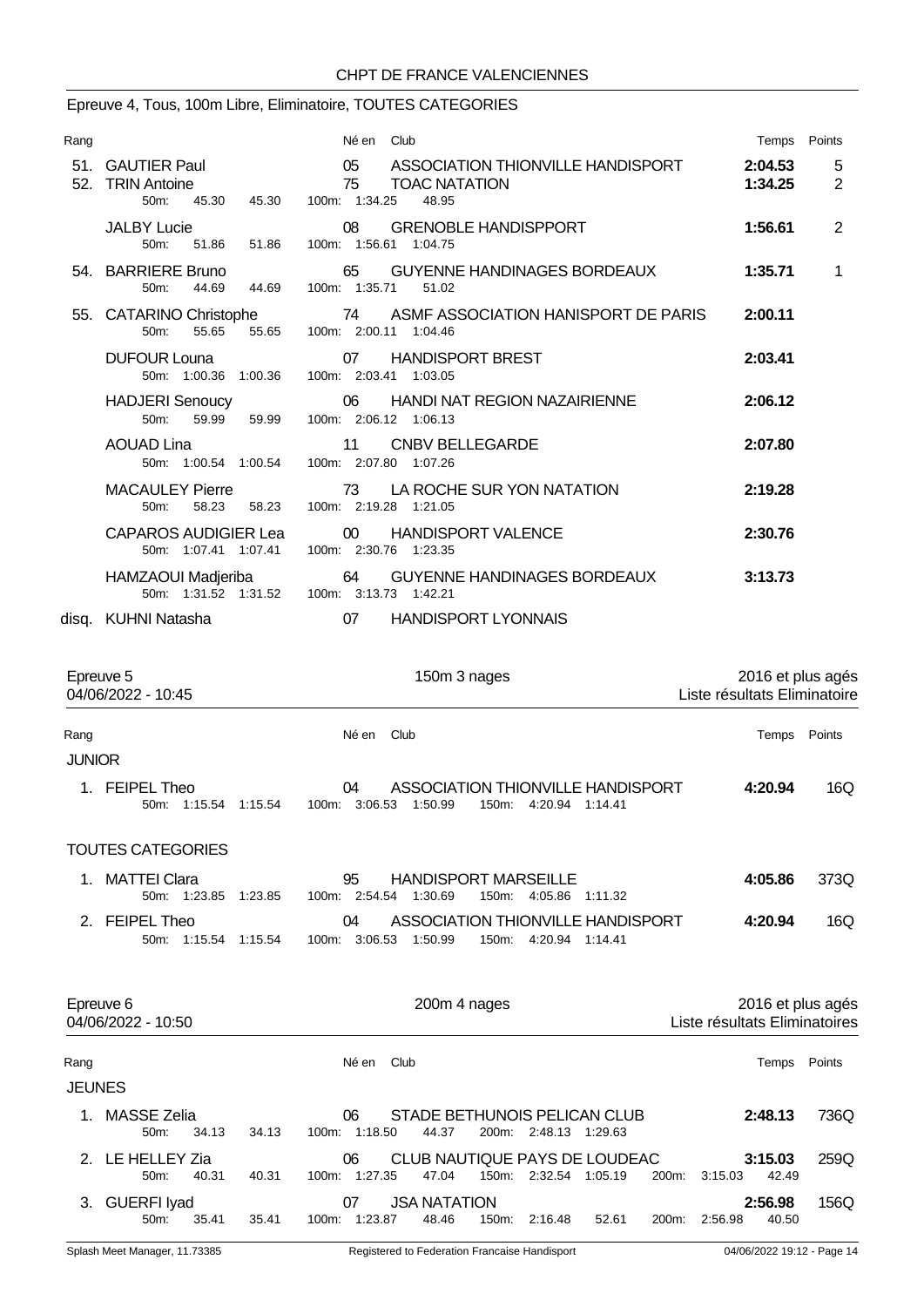#### Epreuve 6, Tous, 200m 4 nages, Eliminatoire, JEUNES

| Rang          |                                                          | Né en Club                                                                                                                           | Temps Points                              |     |
|---------------|----------------------------------------------------------|--------------------------------------------------------------------------------------------------------------------------------------|-------------------------------------------|-----|
|               | 4. DESFOSSES Laurine 06<br>52.73<br>50m:                 | CO CESSON VERT SAINT DENIS<br>150m: 2:56.44 1:08.41<br>55.30<br>52.73  100m: 1:48.03                                                 | 3:46.01<br>152Q<br>200m: 3:46.01 49.57    |     |
|               | 5. KUHNI Natasha<br>$50m$ :<br>51.67<br>51.67            | 07<br><b>HANDISPORT LYONNAIS</b><br>100m: 1:49.02<br>57.35<br>150m: 2:52.93 1:03.91                                                  | 3:40.06<br>200m: 3:40.06 47.13            | 39Q |
|               | 6. PASQUIER Maiwenn<br>50m: 59.66<br>59.66               | $\sim$ 09<br>DAUPHINS DE CHATELLERAULT<br>100m: 1:58.01 58.35<br>150m: 3:06.70 1:08.69                                               | 3:57.89<br>200m: 3:57.89 51.19            | 9Q  |
|               | <b>VERON Julie</b><br>50m:<br>56.26<br>56.26             | <b>HANDISPORT BREST</b><br>07<br>100m: 1:59.43  1:03.17  150m: 3:12.96  1:13.53                                                      | 4:08.02<br>200m: 4:08.02 55.06            | 9Q  |
|               | 8. BORALI Lenaig<br>50m: 54.48 54.48                     | 08<br><b>HANDISPORT BREST</b><br>100m: 1:57.45 1:02.97 150m: 3:12.77 1:15.32                                                         | 4:06.64<br>200m: 4:06.64 53.87            | 6Q  |
|               | 9. JALBY Lucie                                           | 08<br><b>GRENOBLE HANDISPPORT</b><br>150m: 3:46.03  1:35.88  200m: 4:56.86  1:10.83<br>50m: 1:04.59  1:04.59  100m: 2:10.15  1:05.56 | 4:56.86                                   |     |
|               | <b>DUFOUR Louna</b>                                      | $\sim$ 07<br><b>HANDISPORT BREST</b><br>50m: 1:14.10  1:14.10  100m: 2:46.51  1:32.41  150m: 4:11.35  1:24.84                        | 5:16.52<br>200m: 5:16.52 1:05.17          |     |
|               | disq. BOYER Leandre 10                                   | SAINT ETIENNE HANDISPORT                                                                                                             |                                           |     |
| <b>JUNIOR</b> |                                                          |                                                                                                                                      |                                           |     |
|               | $\sim$ 05<br>1. HAAB Manon<br>50m:<br>33.60<br>33.60     | CNBV BELLEGARDE <b>SAMPLE</b><br>100m: 1:16.94<br>150m: 2:10.86 53.92<br>43.34                                                       | 742Q<br>2:47.77<br>200m: 2:47.77<br>36.91 |     |
|               | 2. DENAYER Hector<br>32.65<br>50 <sub>m</sub> :<br>32.65 | HANDISPORT SELESTAT<br>$\sim$ 05<br>41.70<br>100m: 1:13.08<br>40.43<br>150m: 1:54.78                                                 | 2:29.48<br>639Q<br>200m: 2:29.48<br>34.70 |     |
|               | 3. PAULI Agathe<br>50m: 38.58                            | HANDISPORT ANTIBES MEDITERRANNEE<br>03<br>38.58 100m: 1:25.13<br>150m: 2:22.74 57.61<br>46.55                                        | 604<br>3:00.14<br>200m: 3:00.14<br>37.40  |     |
|               | 4. SACHE Solene<br>50m:<br>56.95<br>56.95                | CERGY PONTOISE NATATION<br>03<br>100m: 1:55.01<br>58.06                                                                              | 4:05.62<br>516<br>58.09                   |     |
|               | 5. MAZET VIGNAUD Luan 03                                 | MONTPELLIER PAILLADE NATATION                                                                                                        | 3:00.36<br>480                            |     |

| 50m: 1:17.91 1:17.91                            | 100m: 2:21.20 1:03.29<br>150m: 3:36.69 1:15.49                              | 200m: 4:36.94 1:00.25          |     |
|-------------------------------------------------|-----------------------------------------------------------------------------|--------------------------------|-----|
| 6. CHAPUY Selam                                 | 05 SAINT ETIENNE HANDISPORT                                                 |                                |     |
|                                                 |                                                                             | 4:36.94                        | 189 |
| 5. MAZET VIGNAUD Luan<br>38.05<br>38.05<br>50m: | 03 MONTPELLIER PAILLADE NATATION<br>100m: 1:24.19 46.14 150m: 2:19.07 54.88 | 3:00.36<br>200m: 3:00.36 41.29 | 480 |
| 50.JH L                                         |                                                                             |                                |     |

# MASTER

| 1. GREFFIER-GROMAIRE Fabrice 68 CLUB NAUTIQUE DE NEVERS |                                                                   |  | 3:14.28 | 50 |
|---------------------------------------------------------|-------------------------------------------------------------------|--|---------|----|
| 43.41 43.41<br>50m                                      | 100m: 1:37.93 54.52 150m: 2:32.14 54.21 200m: 3:14.28 42.14       |  |         |    |
| 2. LE GLOANIC Thierry                                   | 63 CLUB NAUTIQUE HAVRAIS                                          |  | 5:02.94 | -5 |
| 50m: 1:12.15 1:12.15                                    | 100m: 2:19.60 1:07.45 150m: 3:55.25 1:35.65 200m: 5:02.94 1:07.69 |  |         |    |
| 3. SENIGRA Melisa                                       | 76 CLUB DE NATATION SPORTIVE LES ALBATROS 4:28.38                 |  |         |    |
| 50m: 1:02.41 1:02.41                                    | 100m: 2:10.79 1:08.38 150m: 3:30.71 1:19.92 200m: 4:28.38 57.67   |  |         |    |

50m: 50.11 50.11 100m: 1:50.75 1:00.64 150m: 2:54.28 1:03.53 200m: 3:35.78 41.50

50m: 55.08 55.08 100m: 1:46.30 51.22 150m: 3:11.53 1:25.23 200m: 4:04.00 52.47 BIGOT Mathis 05 HANDISPORT BREST **4:50.82** 50m: 1:04.29 1:04.29 100m: 2:22.82 1:18.53 150m: 3:50.11 1:27.29 200m: 4:50.82 1:00.71

8. PASQUIER Lenaick 05 DAUPHINS DE CHATELLERAULT **4:04.00**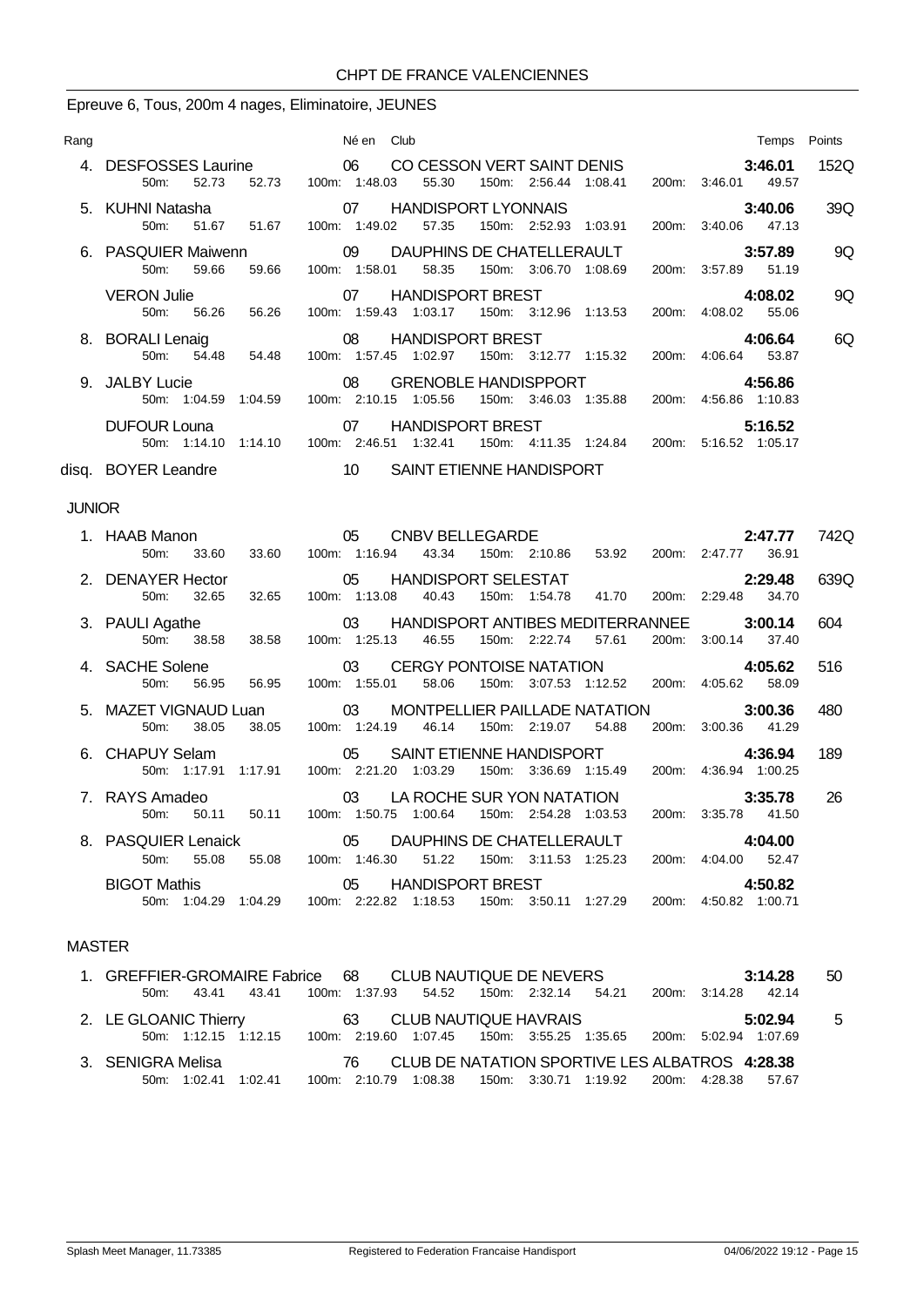# Epreuve 6, 200m 4 nages, Eliminatoire

| 1. SCHOTT Verena<br>42.04<br>50m:                                                                                                                             | 89 TEAM BERLIN<br>42.04 100m: 1:28.02 45.98 15                                                                  |               |    |                                         |                       | 150m: 2:24.58  56.56  200m: 3:08.15  43.57                                                      |                     | 3:08.15 | 913Q |
|---------------------------------------------------------------------------------------------------------------------------------------------------------------|-----------------------------------------------------------------------------------------------------------------|---------------|----|-----------------------------------------|-----------------------|-------------------------------------------------------------------------------------------------|---------------------|---------|------|
| 2. BREUER Janina                                                                                                                                              |                                                                                                                 |               |    |                                         |                       |                                                                                                 |                     | 2:40.26 | 811Q |
| 50m:                                                                                                                                                          |                                                                                                                 |               |    |                                         |                       |                                                                                                 |                     |         |      |
| 3. HAAB Manon<br>33.60<br>50m:                                                                                                                                | 33.60                                                                                                           |               |    |                                         |                       | 05 CNBV BELLEGARDE<br>100m: 1:16.94  43.34  150m: 2:10.86  53.92  200m: 2:47.77  36.91          |                     | 2:47.77 | 742Q |
| 4. MASSE Zelia<br>50m:<br>34.13                                                                                                                               | 34.13                                                                                                           | 100m: 1:18.50 | 06 | 44.37                                   | 200m: 2:48.13 1:29.63 | STADE BETHUNOIS PELICAN CLUB                                                                    | 2:48.13             |         | 736Q |
| 5. SCHREIBER Jan<br>50m:<br>31.39                                                                                                                             | 01 TEA<br>31.39 100m: 1:09.32                                                                                   |               |    | 01 TEAM BERLIN                          |                       | <b>2:25.60</b><br>37.93   150m: 1:51.86   42.54   200m: 2:25.60   37.93   150m: 1:51.86   42.54 |                     | 2:25.60 | 717Q |
| 6. DENAYER Hector<br>32.65<br>50m:                                                                                                                            | 32.65                                                                                                           |               |    | 100m: 1:13.08  40.43  150m: 1:54.78     |                       | 05 HANDISPORT SELESTAT<br>41.70                                                                 | 200m: 2:29.48 34.70 | 2:29.48 | 639Q |
| 7. LE BRIS Ronan                                                                                                                                              |                                                                                                                 |               | 98 | <b>HANDISPORT BREST</b>                 |                       | 2:29.58<br>150m: 1:55.08 44.61 200m: 2:29.58 34.50                                              |                     |         | 637Q |
| 50m:<br>31.59                                                                                                                                                 | 31.59 100m: 1:10.47                                                                                             |               |    | 38.88                                   |                       |                                                                                                 |                     |         | 635Q |
|                                                                                                                                                               |                                                                                                                 |               |    |                                         |                       |                                                                                                 |                     |         |      |
| 9. PAULI Agathe<br>38.58<br>50m:                                                                                                                              | 38.58                                                                                                           |               |    | 100m: 1:25.13 46.55 150m: 2:22.74 57.61 |                       | 03 HANDISPORT ANTIBES MEDITERRANNEE 3:00.14                                                     | 200m: 3:00.14 37.40 |         | 604  |
| 10. SACHE Solene<br>50m:<br>56.95                                                                                                                             | 56.95  100m: 1:55.01  58.06                                                                                     |               | 03 |                                         |                       | CERGY PONTOISE NATATION 4:05.62<br>55.01 58.06 150m: 3:07.53 1:12.52 200m: 4:05.62 58.09        |                     |         | 516  |
| <b>11. MAZET VIGNAUD Luan</b> 03 MONTPELLIER PAILLADE NATATION <b>3:00.36</b><br>50m: 38.05 38.05 100m: 1:24.19 46.14 150m: 2:19.07 54.88 200m: 3:00.36 41.29 |                                                                                                                 |               |    |                                         |                       |                                                                                                 | 200m: 3:00.36 41.29 |         | 480  |
| 12. VIOT Julien<br>50m:<br>42.89                                                                                                                              | 42.89                                                                                                           | 100m: 1:34.63 |    | 99 HANDISPORT VALENCE                   |                       | 51.74  150m: 2:36.17  1:01.54  200m: 3:20.77  44.60                                             |                     | 3:20.77 | 424  |
| 13. VERPIOT Enzo<br>50m:<br>38.96                                                                                                                             | 38.96                                                                                                           | 100m: 1:30.19 | 01 | HANDISPORT VALENCE<br>51.23             |                       | 150m: 2:27.45 57.26 200m: 3:13.55 46.10                                                         |                     | 3:13.55 | 384  |
| 14. LE HELLEY Zia                                                                                                                                             | 06 CLUB NAUTIQUE PAYS DE LOUDEAC 3:15.03<br>40.31 100m: 1:27.35 47.04 150m: 2:32.54 1:05.19 200m: 3:15.03 42.49 |               |    |                                         |                       |                                                                                                 |                     |         | 259Q |
| 50m: 40.31<br>15. CHAPUY Selam                                                                                                                                |                                                                                                                 |               | 05 |                                         |                       | SAINT ETIENNE HANDISPORT                                                                        |                     | 4:36.94 | 189  |
| 50m: 1:17.91                                                                                                                                                  | 1:17.91  100m: 2:21.20  1:03.29  150m: 3:36.69  1:15.49  200m: 4:36.94  1:00.25                                 |               |    |                                         |                       |                                                                                                 |                     |         |      |
| 16. TALLON Matthieu<br>50m:<br>36.94                                                                                                                          | 88 HANDPHYCLUB DIJON 2:52.55<br>36.94 100m: 1:24.19 47.25 150m: 2:10.89 46.70 200m: 2:52.55 41.66               |               |    |                                         |                       |                                                                                                 |                     | 2:52.55 | 184  |
| 17. GUERFI Iyad 07 JSA NATATION<br>50m: 35.41 35.41 100m: 1:23.87 48.46 150m: 2:16.48 52.61 200m: 2:56.98 40.50                                               |                                                                                                                 |               |    |                                         |                       |                                                                                                 |                     | 2:56.98 | 156Q |
| 18. DESFOSSES Laurine 66 CO CESSON VERT SAINT DENIS 3:46.01<br>50m: 52.73                                                                                     | 52.73  100m: 1:48.03  55.30  150m: 2:56.44  1:08.41  200m: 3:46.01  49.57                                       |               |    |                                         |                       |                                                                                                 |                     |         | 152Q |
| 19. GREFFIER-GROMAIRE Fabrice 68 CLUB NAUTIQUE DE NEVERS 3:14.28<br>50m: 43.41 43.41 100m: 1:37.93 54.52 150m: 2:32.14 54.21 200m: 3:14.28 42.14              |                                                                                                                 |               |    |                                         |                       |                                                                                                 |                     |         | 50   |
|                                                                                                                                                               |                                                                                                                 |               |    |                                         |                       |                                                                                                 | 200m: 3:14.28 42.14 |         |      |
|                                                                                                                                                               |                                                                                                                 |               |    |                                         |                       |                                                                                                 |                     |         | 39Q  |
| 21. RAYS Amadeo <b>3:35.78</b><br>50.11 50.11 100m: 1:50.75 1:00.64 150m: 2:54.28 1:03.53 200m: 3:35.78 41.50                                                 |                                                                                                                 |               |    |                                         |                       |                                                                                                 |                     |         | 26   |
| 22. MATHIEU Julien 69 HANDISPORT LYONNAIS<br>50m:                                                                                                             | 44.82  44.82  100m: 1:43.91  59.09  150m: 2:48.38  1:04.47  200m: 3:30.11  41.73                                |               |    |                                         |                       |                                                                                                 |                     | 3:30.11 | 18   |
| 23. HAEFFELE Simon<br>50m:                                                                                                                                    | 51.02 51.02 100m: 1:41.00 49.98 150m: 2:49.02 1:08.02 200m: 3:39.55 50.53                                       |               |    |                                         |                       | 97 SPORTS REUNIS COLMAR HANDI NATATION 3:39.55                                                  |                     |         | 17   |
| 24. PASQUIER Maiwenn <b>69 DAUPHINS DE CHATELLERAULT</b>                                                                                                      |                                                                                                                 |               |    |                                         |                       |                                                                                                 |                     | 3:57.89 | 9Q   |
| 50m: 59.66 59.66 100m: 1:58.01 58.35 150m: 3:06.70 1:08.69 200m: 3:57.89 51.19                                                                                |                                                                                                                 |               |    |                                         |                       |                                                                                                 |                     |         |      |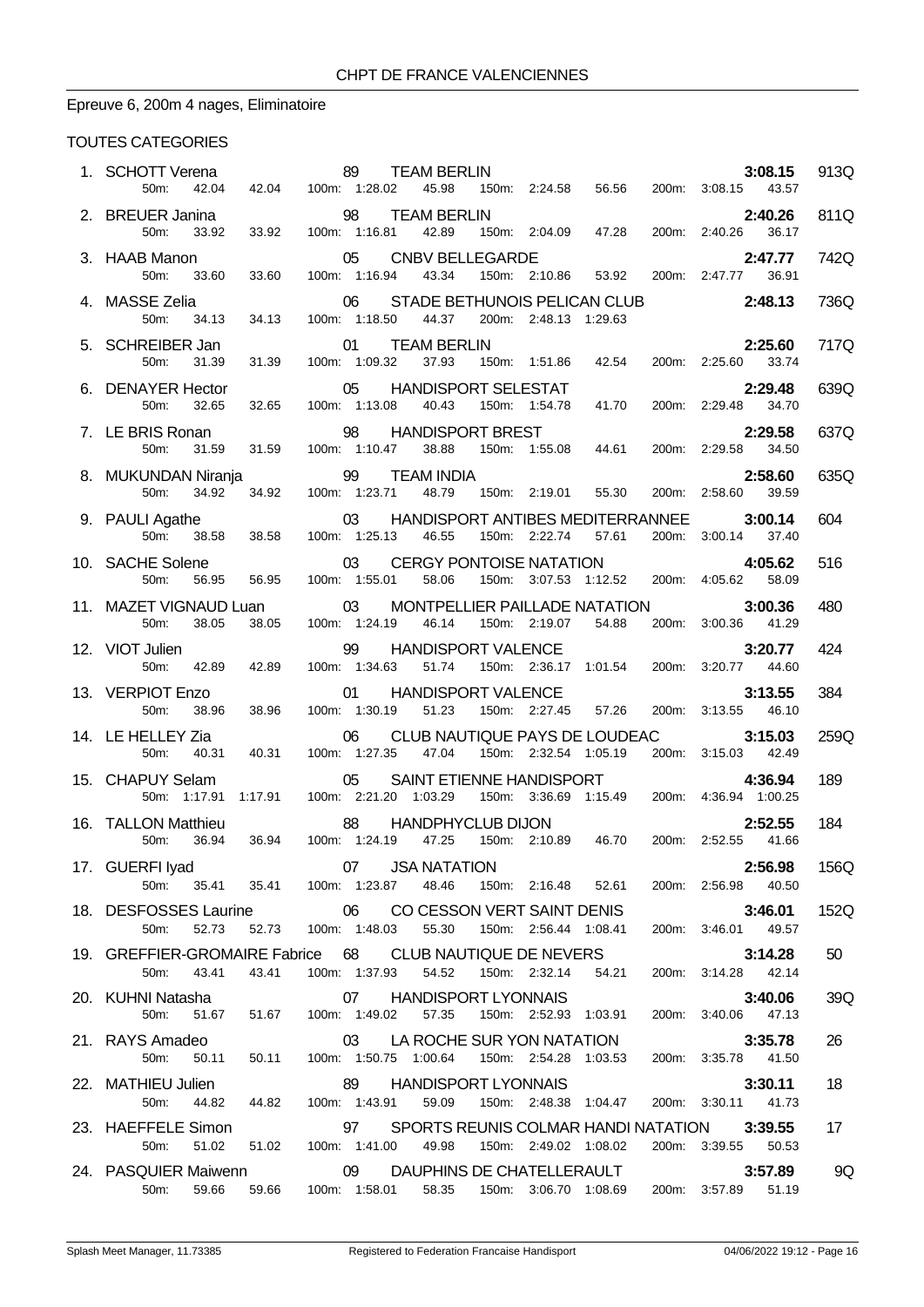# Epreuve 6, Tous, 200m 4 nages, Eliminatoire, TOUTES CATEGORIES

| Rang |                                                                               | Né en Club    | Temps Points                                                                                                                                                                                                                                                                                                |    |
|------|-------------------------------------------------------------------------------|---------------|-------------------------------------------------------------------------------------------------------------------------------------------------------------------------------------------------------------------------------------------------------------------------------------------------------------|----|
|      | $50m$ :                                                                       |               | 24. VERON Julie <b>1988 120 COVERTS OF THANDISPORT BREST</b><br>4:08.02<br>56.26 56.26 100m: 1:59.43 1:03.17 150m: 3:12.96 1:13.53 200m: 4:08.02 55.06                                                                                                                                                      | 9Q |
|      | 26. BORALI Lenaig 08<br>50m: 54.48 54.48                                      |               | HANDISPORT BREST FOR THE STATE STATES TO A STATE STATES.<br>4:06.64<br>150m: 3:12.77 1:15.32<br>100m: 1:57.45 1:02.97<br>200m: 4:06.64 53.87                                                                                                                                                                | 6Q |
|      | 44.23 44.23<br>$50m$ :                                                        | 100m: 1:42.74 | 27. WADOUX Gregory 80 SPORTS REUNIS COLMAR HANDI NATATION 3:40.22<br>58.51<br>150m: 2:52.87 1:10.13<br>200m: 3:40.22<br>47.35                                                                                                                                                                               | 5  |
|      |                                                                               |               | LE GLOANIC Thierry 63 CLUB NAUTIQUE HAVRAIS<br>5:02.94<br>50m: 1:12.15 1:12.15 100m: 2:19.60 1:07.45 150m: 3:55.25 1:35.65 200m: 5:02.94 1:07.69                                                                                                                                                            | 5  |
|      | 55.08<br>$50m$ :                                                              |               | 29. PASQUIER Lenaick  29. PASQUIER Lenaick  29. PASQUIER Lenaick  29. PASQUIER Lenaick  29. PASQUIER Lenaick  29. PASQUIER Lenaick  29. PASQUIER Lenaick  29. PASQUIER Lenaick  29. PASQUIER Lenaick  29. PASQUIER Lenaick  29<br>55.08 100m: 1:46.30 51.22<br>150m: 3:11.53 1:25.23<br>200m: 4:04.00 52.47 |    |
|      | 50m: 1:02.41 1:02.41 100m: 2:10.79 1:08.38                                    |               | SENIGRA Melisa <b>328.38</b> 76 CLUB DE NATATION SPORTIVE LES ALBATROS 4:28.38<br>150m: 3:30.71 1:19.92<br>200m: 4:28.38 57.67                                                                                                                                                                              |    |
|      | <b>BIGOT Mathis</b>                                                           |               | 05 HANDISPORT BREST<br>4:50.82<br>50m: 1:04.29 1:04.29 100m: 2:22.82 1:18.53 150m: 3:50.11 1:27.29 200m: 4:50.82 1:00.71                                                                                                                                                                                    |    |
|      | $\sim$ 08<br><b>JALBY Lucie</b><br>50m: 1:04.59 1:04.59 100m: 2:10.15 1:05.56 |               | GRENOBLE HANDISPPORT 4:56.86<br>150m: 3:46.03 1:35.88<br>200m: 4:56.86 1:10.83                                                                                                                                                                                                                              |    |
|      | DUFOUR Louna 07<br>50m: 1:14.10 1:14.10 100m: 2:46.51 1:32.41                 |               | HANDISPORT BREST FOR THE STATE STATES<br>5:16.52<br>200m: 5:16.52 1:05.17<br>150m: 4:11.35 1:24.84                                                                                                                                                                                                          |    |
|      |                                                                               |               | disq. BOYER Leandre 10 SAINT ETIENNE HANDISPORT                                                                                                                                                                                                                                                             |    |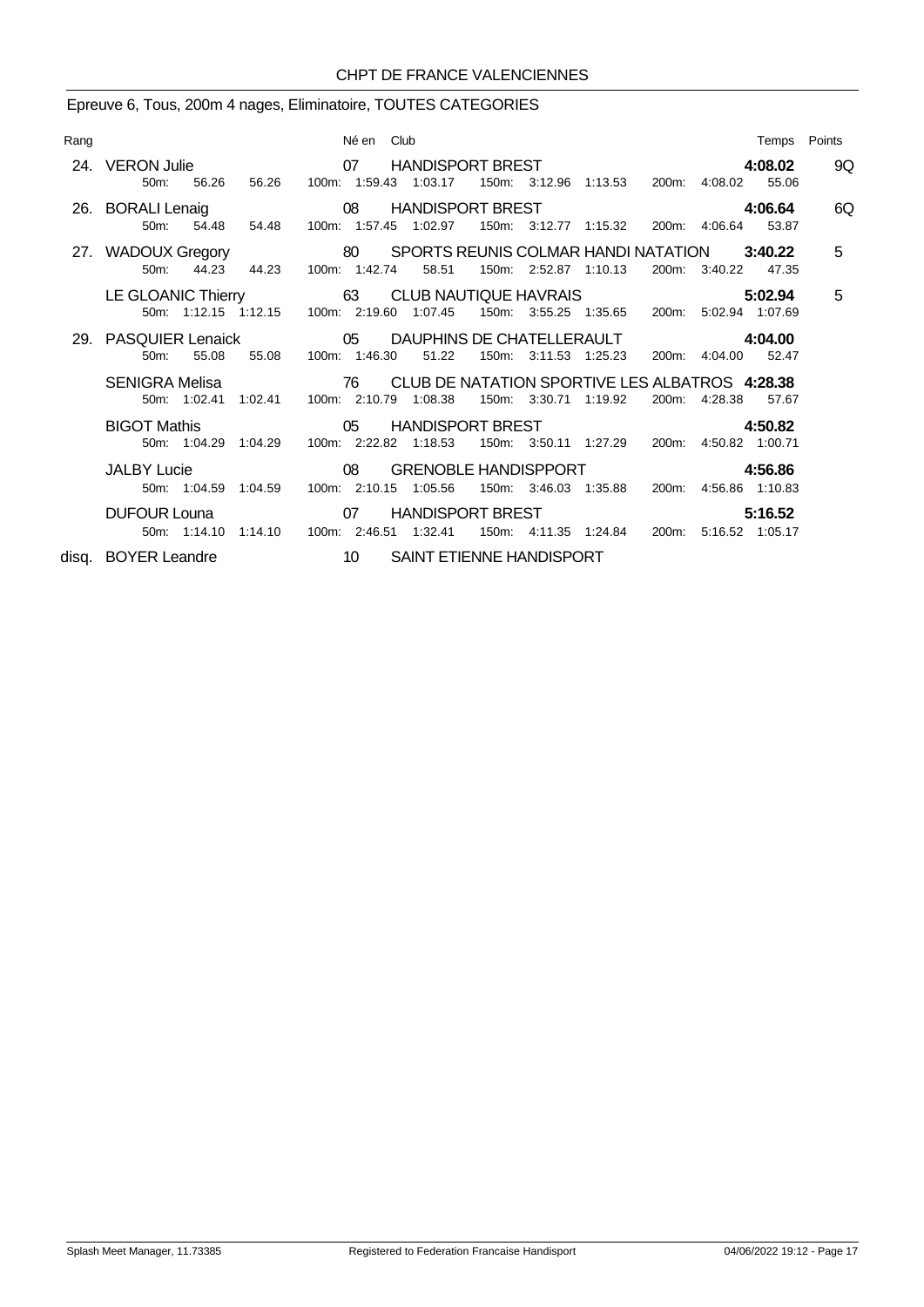| Epreuve 1                    | 04/06/2022 - 17:00                                                                                                                                                       | 50m Papillon                                                                                                                                                                                                                                                                                              | <b>TOUTES CATEGORIES</b><br>Liste résultats Finale                              |                                                                |
|------------------------------|--------------------------------------------------------------------------------------------------------------------------------------------------------------------------|-----------------------------------------------------------------------------------------------------------------------------------------------------------------------------------------------------------------------------------------------------------------------------------------------------------|---------------------------------------------------------------------------------|----------------------------------------------------------------|
| Rang<br>1.<br>7 <sub>1</sub> | <b>CHARDARD Laurent</b><br>2. SCHOTT Verena<br>3. MUKUNDAN Niranja<br>4. VERPIOT Enzo<br>5. SACHE Solene<br>6. VIOT Julien<br><b>MARTIN BORIE Elisa</b><br>8. XAVIER Lea | Né en<br>Club<br>95<br><b>GUYENNE HANDINAGES BORDEAUX</b><br>89<br><b>TEAM BERLIN</b><br>99<br><b>TEAM INDIA</b><br>01<br><b>HANDISPORT VALENCE</b><br>03<br><b>CERGY PONTOISE NATATION</b><br>99<br><b>HANDISPORT VALENCE</b><br><b>HANDISPORT LYONNAIS</b><br>05<br>96<br>MONTPELLIER PAILLADE NATATION | Temps<br>31.66<br>39.71<br>34.61<br>38.52<br>54.99<br>40.22<br>58.86<br>1:00.63 | Points<br>948<br>818<br>779<br>544<br>524<br>463<br>393<br>340 |
|                              | Epreuve 2<br>04/06/2022 - 17:06                                                                                                                                          | 100m Dos                                                                                                                                                                                                                                                                                                  | 2016 et plus agés<br>Liste résultats Finales                                    |                                                                |
| Rang                         |                                                                                                                                                                          | Club<br>Né en                                                                                                                                                                                                                                                                                             | Temps                                                                           | Points                                                         |
| <b>MASTER</b>                |                                                                                                                                                                          |                                                                                                                                                                                                                                                                                                           |                                                                                 |                                                                |
|                              | 1. LE GLOANIC Thierry<br>50m:<br>58.05<br>58.05                                                                                                                          | 63<br><b>CLUB NAUTIQUE HAVRAIS</b><br>100m: 2:00.32 1:02.27                                                                                                                                                                                                                                               | 2:00.32                                                                         | 263                                                            |
|                              | 2. SCARPINATO Patricia<br>50m:<br>54.94<br>54.94                                                                                                                         | CLUB DES HANDICAPES SPORTIFS AZUREENS (1:55.27<br>59<br>100m: 1:55.27 1:00.33                                                                                                                                                                                                                             |                                                                                 | 118                                                            |
|                              | 3. GREFFIER-GROMAIRE Fabrice<br>50m:<br>47.10<br>47.10                                                                                                                   | 68<br>CLUB NAUTIQUE DE NEVERS<br>100m: 1:35.19<br>48.09                                                                                                                                                                                                                                                   | 1:35.19                                                                         | 49                                                             |
|                              | 4. LAFITTE Catherine<br>50m: 1:05.84 1:05.84                                                                                                                             | 68<br><b>CANARDS ROCHELAIS</b><br>100m: 2:13.61<br>1:07.77                                                                                                                                                                                                                                                | 2:13.61                                                                         | 11                                                             |
| 5.                           | <b>MACAULEY Pierre</b><br>50m:<br>59.01<br>59.01                                                                                                                         | 73<br>LA ROCHE SUR YON NATATION<br>100m: 2:09.79 1:10.78                                                                                                                                                                                                                                                  | 2:09.79                                                                         | 7                                                              |
|                              | <b>FAYOLLE Frederic</b><br>50m:<br>56.22<br>56.22                                                                                                                        | 74<br>Handisport Villefranche Sur Sa<br>100m: 1:59.36 1:03.14                                                                                                                                                                                                                                             | 1:59.36                                                                         | 3                                                              |
| 7.                           | <b>BARRIERE Bruno</b><br>HAMZAOUI Madjeriba<br>50m: 1:31.15 1:31.15 100m: 3:11.79 1:40.64                                                                                | 65<br><b>GUYENNE HANDINAGES BORDEAUX</b><br>64<br><b>GUYENNE HANDINAGES BORDEAUX</b>                                                                                                                                                                                                                      | 2:00.51<br>3:11.79                                                              |                                                                |
| <b>JEUNES</b>                |                                                                                                                                                                          |                                                                                                                                                                                                                                                                                                           |                                                                                 |                                                                |
|                              | 1. MASSE Zelia<br>36.02<br>50 <sub>m</sub> :<br>36.02                                                                                                                    | STADE BETHUNOIS PELICAN CLUB<br>06<br>100m: 1:14.73<br>38.71                                                                                                                                                                                                                                              | 1:14.73                                                                         | 785                                                            |
|                              | 2. LE HELLEY Zia<br>50m:<br>42.73<br>42.73                                                                                                                               | CLUB NAUTIQUE PAYS DE LOUDEAC<br>06<br>100m: 1:27.77<br>45.04                                                                                                                                                                                                                                             | 1:27.77                                                                         | 372                                                            |
|                              | 3. DESFOSSES Laurine<br>50m:<br>49.14<br>49.14                                                                                                                           | 06<br>CO CESSON VERT SAINT DENIS<br>100m: 1:43.91<br>54.77                                                                                                                                                                                                                                                | 1:43.91                                                                         | 320                                                            |
|                              | 4. GUERFI Iyad<br>50 <sub>m</sub> :<br>39.63<br>39.63                                                                                                                    | 07<br><b>JSA NATATION</b><br>100m: 1:20.98<br>41.35                                                                                                                                                                                                                                                       | 1:20.98                                                                         | 288                                                            |
|                              | 5. PASQUIER Maiwenn                                                                                                                                                      | 09 DAUPHINS DE CHATELLERAULT                                                                                                                                                                                                                                                                              | 1:47.83                                                                         | 37                                                             |
|                              | 6. ROCHDI Chams<br>59.75<br>59.75<br>50m:                                                                                                                                | 09 GUYENNE HANDINAGES BORDEAUX<br>100m: 2:05.26 1:05.51                                                                                                                                                                                                                                                   | 2:05.26                                                                         | 36                                                             |
|                              | 7. BEN HASSINE Adam<br>50m:<br>47.88<br>47.88                                                                                                                            | CLUB DES HANDICAPES SPORTIFS AZUREENS (1:41.13<br>09<br>100m: 1:41.13<br>53.25                                                                                                                                                                                                                            |                                                                                 | 35                                                             |
|                              | 8. VERON Julie<br>50m:<br>57.52<br>57.52                                                                                                                                 | <b>HANDISPORT BREST</b><br>07<br>100m: 1:58.60 1:01.08                                                                                                                                                                                                                                                    | 1:58.60                                                                         | 23                                                             |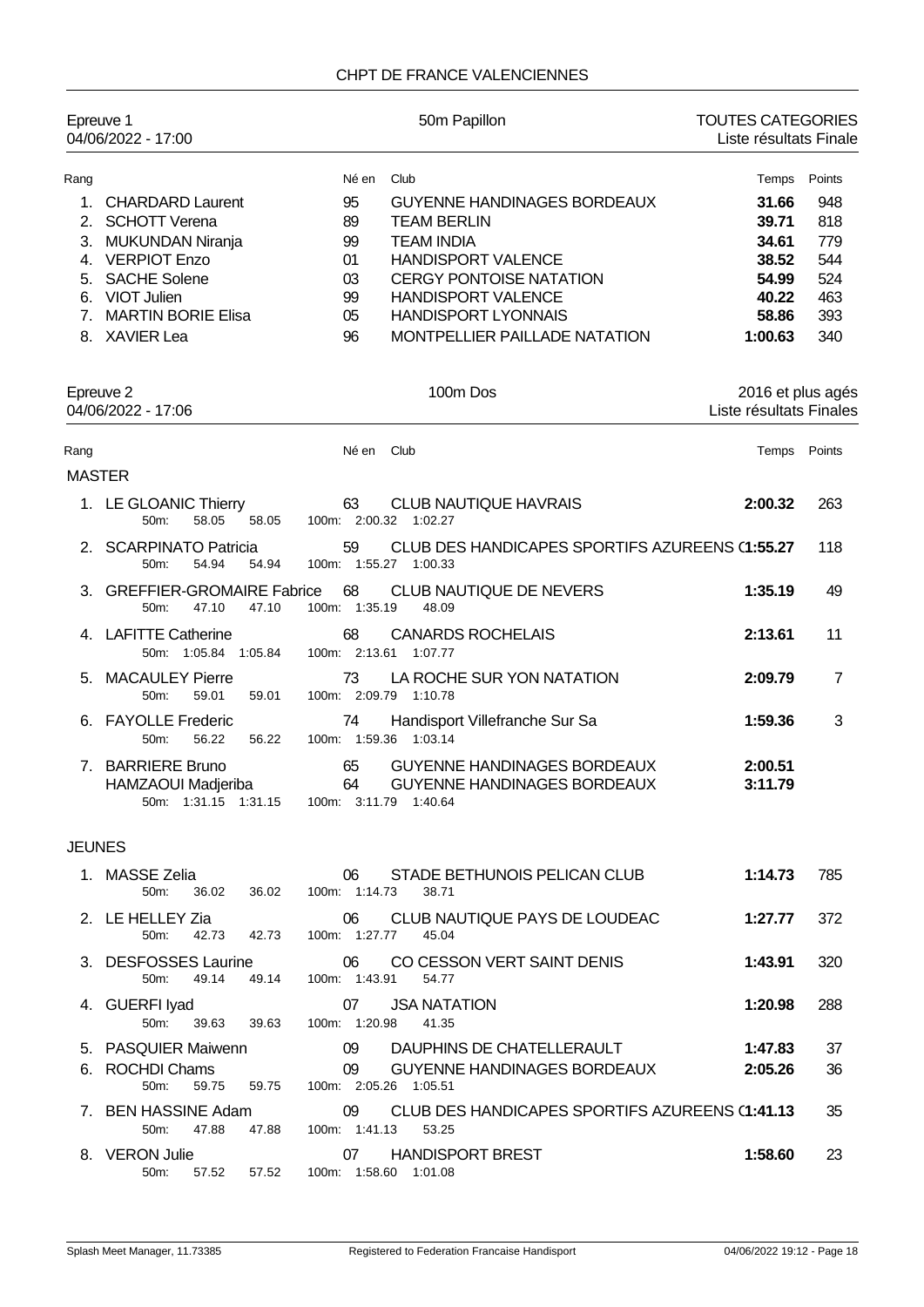# Epreuve 2, 100m Dos, Finale

### JUNIOR

|    | 1. JALBY Nolan<br>35.22<br>$50m$ :   | 35.22   | 05.<br><b>GRENOBLE HANDISPPORT</b><br>100m: 1:12.95<br>37.73                | 1:12.95 | 687 |
|----|--------------------------------------|---------|-----------------------------------------------------------------------------|---------|-----|
|    | 2. MORCEAU Leane<br>39.48<br>50m:    | 39.48   | CAPO LIMOGES NATATION<br>03<br>100m: 1:19.58<br>40.10                       | 1:19.58 | 606 |
|    | 3. GRANJUX Dimitri<br>51.91<br>50m:  | 51.91   | HANDICAP SPORTS LOISIRS BONNEVILLE<br>05<br>100m: 1:46.53 54.62             | 1:46.53 | 576 |
|    | 4. CHAPUY Selam<br>59.40<br>$50m$ :  | 59.40   | 05<br>SAINT ETIENNE HANDISPORT<br>100m: 2:00.57 1:01.17                     | 2:00.57 | 498 |
|    | 5. GAUTIER Paul<br>59.19<br>$50m$ :  | 59.19   | 05<br>ASSOCIATION THIONVILLE HANDISPORT<br>100m: 2:06.74 1:07.55            | 2:06.74 | 159 |
|    | 6. PASQUIER Lenaick<br>44.18<br>50m: | 44.18   | 05 DAUPHINS DE CHATELLERAULT<br>100m: 1:31.10<br>46.92                      | 1:31.10 | 82  |
|    | 7. CHARVET Elea<br>57.24<br>$50m$ :  | 57.24   | CENTRE ENTRAINEMENT A LA PERFORMANCE 2:01.99<br>02<br>100m: 2:01.99 1:04.75 |         | 13  |
| 8. | <b>DJOUDER Sarra</b><br>50m: 1:00.30 | 1:00.30 | 05<br><b>HANDISPORT MARSEILLE</b><br>100m: 2:10.52 1:10.22                  | 2:10.52 | 3   |

### TOUTES CATEGORIES FINALE A

| 1. SCHOTT Verena<br>41.99<br>50m        | 41.99 | 89<br><b>TEAM BERLIN</b><br>100m: 1:24.59<br>42.60          | 1:24.59 | 999 |
|-----------------------------------------|-------|-------------------------------------------------------------|---------|-----|
| 2. PIERRE Emeline<br>35.51<br>$50m$ :   | 35.51 | 99 DAUPHINS DE LA SECTION PALOISE<br>100m: 1:12.75<br>37.24 | 1:12.75 | 844 |
| 3. LE BRIS Jade<br>42.57<br>$50m$ :     | 42.57 | <b>CEP LORIENT</b><br>01<br>100m: 1:25.36<br>42.79          | 1:25.36 | 818 |
| 4. CHARDARD Laurent<br>40.87<br>$50m$ : | 40.87 | 100m: 1:23.13<br>42.26                                      | 1:23.13 | 785 |
| 5. BREUER Janina<br>37.40<br>$50m$ :    | 37.40 | 98<br><b>TEAM BERLIN</b><br>100m: 1:16.05<br>38.65          | 1:16.05 | 782 |
| 6. MAHIEU Laura<br>44.34<br>50m:        | 44.34 | AQUATRI MONTBARD<br>99<br>100m: 1:31.40<br>47.06            | 1:31.40 | 771 |
| 7. SCHREIBER Jan<br>32.50<br>50m        | 32.50 | <b>TEAM BERLIN</b><br>01<br>100m: 1:08.04<br>35.54          | 1:08.04 | 740 |
| 8. HAAB Manon<br>$50m$ :<br>36.81       | 36.81 | 05<br>CNBV BELLEGARDE<br>100m: 1:17.16<br>40.35             | 1:17.16 | 709 |

|      | Epreuve 3<br>04/06/2022 - 17:38 |            | 50m Brasse                        | <b>TOUTES CATEGORIES</b><br>Liste résultats Finale |        |  |
|------|---------------------------------|------------|-----------------------------------|----------------------------------------------------|--------|--|
| Rang |                                 | Né en Club |                                   | Temps                                              | Points |  |
|      | 1. SERRES Sandrine              | 72         | <b>TOAC NATATION</b>              | 2:04.15                                            | 693    |  |
|      | 2. RABINE Pierre                | 99         | <b>ASPTT NANTES NATATION</b>      | 1:22.43                                            | 95     |  |
|      | 3. RAMBAUD Marion               | 96         | <b>HANDISPORT MARSEILLE</b>       | 1:39.77                                            | 60     |  |
|      | 4. FEIPEL Theo                  | 04         | ASSOCIATION THIONVILLE HANDISPORT | 1:49.03                                            |        |  |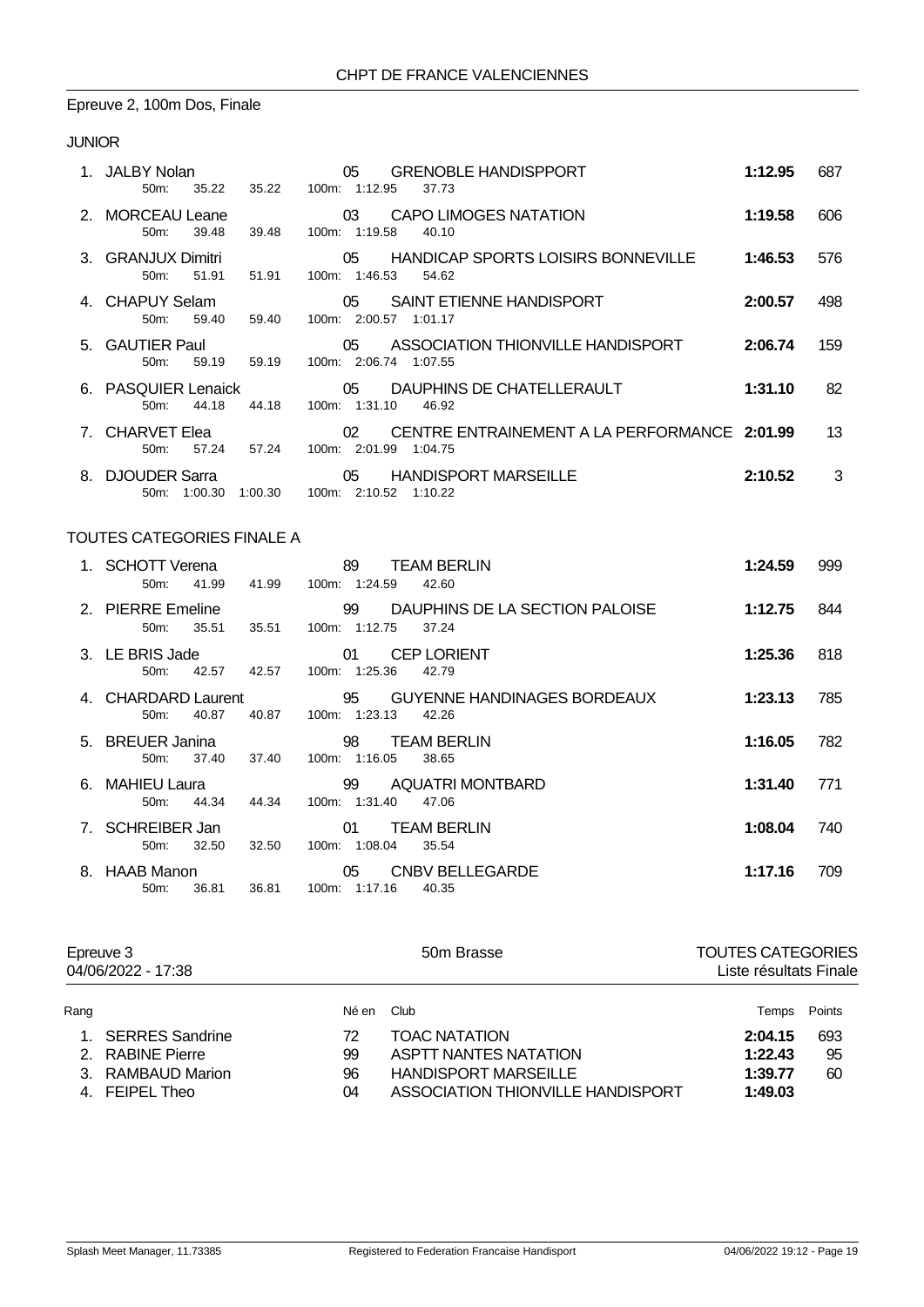| Epreuve 4<br>04/06/2022 - 17:55 |                                                 |       | 100m Libre                                                                     | 2016 et plus agés<br>Liste résultats Finales |        |  |  |
|---------------------------------|-------------------------------------------------|-------|--------------------------------------------------------------------------------|----------------------------------------------|--------|--|--|
| Rang<br><b>MASTER</b>           |                                                 |       | Né en<br>Club                                                                  | Temps                                        | Points |  |  |
|                                 | 1. POURET Katia<br>50m:<br>45.88                | 45.88 | 72<br><b>DAUPHINS LURONS</b><br>100m: 1:37.28<br>51.40                         | 1:37.28                                      | 600    |  |  |
|                                 | 2. GREFFIER-GROMAIRE Fabrice<br>50m:<br>36.01   | 36.01 | 68<br>CLUB NAUTIQUE DE NEVERS<br>100m: 1:16.58<br>40.57                        | 1:16.58                                      | 153    |  |  |
| З.                              | <b>BERTOUX Jean-Daniel</b><br>50m:<br>48.56     | 48.56 | <b>TOAC NATATION</b><br>77<br>100m: 1:42.68<br>54.12                           | 1:42.68                                      | 50     |  |  |
|                                 | 4. LE DRAOULLEC Xavier<br>50m:<br>39.46         | 39.46 | AMSLF SPORTS ET HANDICAPS<br>61<br>100m: 1:22.40<br>42.94                      | 1:22.40                                      | 46     |  |  |
| 5.                              | SENIGRA Melisa<br>50m:<br>46.97                 | 46.97 | CLUB DE NATATION SPORTIVE LES ALBATROS 1:41.06<br>76<br>100m: 1:41.06<br>54.09 |                                              | 37     |  |  |
|                                 | <b>CHEVREUIL Nicole</b><br>50m:<br>50.12        | 50.12 | HANDI NAT REGION NAZAIRIENNE<br>55<br>100m: 1:45.94<br>55.82                   | 1:45.94                                      | 17     |  |  |
|                                 | <b>LAFITTE Catherine</b><br>50m:<br>54.36       | 54.36 | <b>CANARDS ROCHELAIS</b><br>68<br>100m: 1:59.45<br>1:05.09                     | 1:59.45                                      | 13     |  |  |
| 8.                              | <b>TRIN Antoine</b><br>50m:<br>42.97            | 42.97 | <b>TOAC NATATION</b><br>75<br>100m: 1:31.84<br>48.87                           | 1:31.84                                      | 5      |  |  |
| <b>JEUNES</b>                   |                                                 |       |                                                                                |                                              |        |  |  |
|                                 | 1. GUERFI Iyad<br>50m:<br>30.32                 | 30.32 | <b>JSA NATATION</b><br>07<br>100m: 1:04.26<br>33.94                            | 1:04.26                                      | 534    |  |  |
|                                 | 2. LE HELLEY Zia<br>50m:<br>35.71               | 35.71 | 06<br>CLUB NAUTIQUE PAYS DE LOUDEAC<br>100m: 1:15.12<br>39.41                  | 1:15.12                                      | 533    |  |  |
| 3.                              | <b>DESFOSSES Laurine</b><br>50m:<br>47.15       | 47.15 | 06<br>CO CESSON VERT SAINT DENIS<br>100m: 1:35.97<br>48.82                     | 1:35.97                                      | 218    |  |  |
|                                 | 4. BEN HASSINE Adam<br>50m:<br>38.60            | 38.60 | CLUB DES HANDICAPES SPORTIFS AZUREENS (1:21.50<br>09<br>100m: 1:21.50<br>42.90 |                                              | 125    |  |  |
|                                 | 5. BEN CHRIF Nawfal<br>50m:<br>37.69            | 37.69 | 08 TOAC NATATION<br>100m: 1:21.82<br>44.13                                     | 1:21.82                                      | 119    |  |  |
|                                 | 6. BORALI Lenaig<br>42.60 42.60<br>50m:         |       | <b>HANDISPORT BREST</b><br>08<br>100m: 1:31.35<br>48.75                        | 1:31.35                                      | 112    |  |  |
|                                 | 7. VERON Julie<br>46.86<br>50m:                 | 46.86 | 07 HANDISPORT BREST<br>100m: 1:37.54<br>50.68                                  | 1:37.54                                      | 108    |  |  |
|                                 | 8. PASQUIER Maiwenn<br>43.83<br>50 <sub>m</sub> | 43.83 | 09 DAUPHINS DE CHATELLERAULT<br>100m: 1:33.77<br>49.94                         | 1:33.77                                      | 98     |  |  |
| <b>JUNIOR</b>                   |                                                 |       |                                                                                |                                              |        |  |  |
|                                 | 1. DENAYER Hector<br>28.76<br>50m:              | 28.76 | 05 HANDISPORT SELESTAT<br>100m: 58.89<br>30.13                                 | 58.89                                        | 761    |  |  |
|                                 | 2. VIEIRA Quentin<br>29.10<br>50m:              | 29.10 | 04<br>RC BRON DECINES NATATION<br>100m: 59.81<br>30.71                         | 59.81                                        | 649    |  |  |
|                                 | 3. JALBY Nolan<br>50 <sub>m</sub> :<br>31.74    | 31.74 | 05<br><b>GRENOBLE HANDISPPORT</b><br>100m: 1:05.77<br>34.03                    | 1:05.77                                      | 634    |  |  |
|                                 | 4. MAZET VIGNAUD Luan<br>50m:<br>34.53          | 34.53 | MONTPELLIER PAILLADE NATATION<br>$\sim$ 03<br>100m: 1:12.08<br>37.55           | 1:12.08                                      | 633    |  |  |
|                                 | 5. MORCEAU Leane                                |       | 03<br><b>CAPO LIMOGES NATATION</b>                                             | 1:11.07                                      | 581    |  |  |

50m: 34.47 34.47 100m: 1:11.07 36.60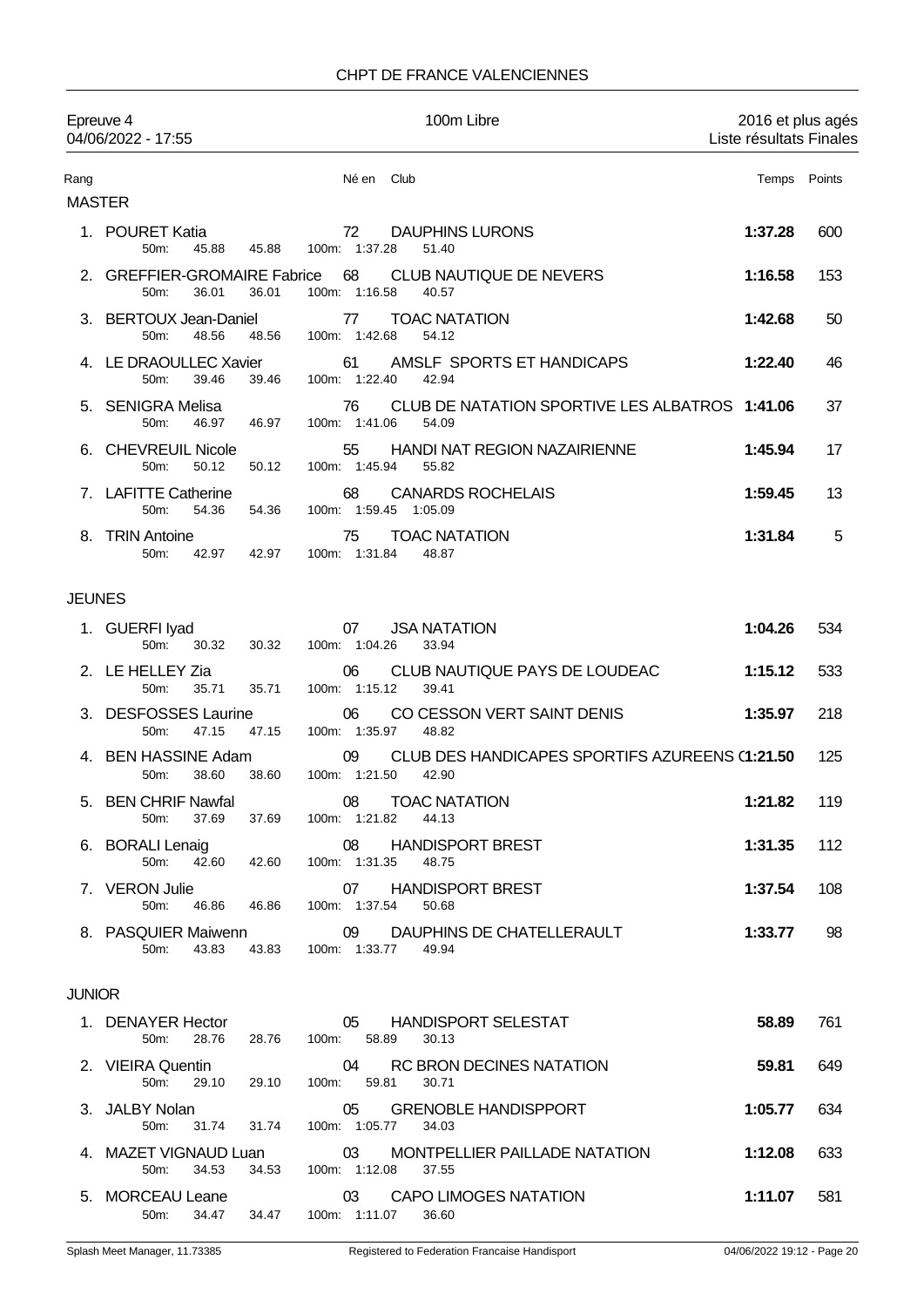# Epreuve 4, Tous, 100m Libre, Finale, JUNIOR

| Rang |                                            |       | Né en<br>Club                                                         | Temps   | Points |
|------|--------------------------------------------|-------|-----------------------------------------------------------------------|---------|--------|
|      | 6. RAYS Amadeo<br>37.05<br>$50m$ :         | 37.05 | LA ROCHE SUR YON NATATION<br>03<br>100m: 1:16.11<br>39.06             | 1:16.11 | 353    |
|      | <b>GRANJUX Dimitri</b><br>46.86<br>$50m$ : | 46.86 | HANDICAP SPORTS LOISIRS BONNEVILLE<br>05<br>1:36.22<br>100m:<br>49.36 | 1:36.22 | -275   |
|      | 8. CHAPUY Selam<br>57.62<br>50m            | 57.62 | SAINT ETIENNE HANDISPORT<br>05<br>1:58.37<br>100m:<br>1:00.75         | 1:58.37 | 170    |

| 1. CHARDARD Laurent<br>33.20<br>50m:   | 33.20 | 95<br>GUYENNE HANDINAGES BORDEAUX<br>100m: 1:07.92<br>34.72      | 1:07.92 | 933 |
|----------------------------------------|-------|------------------------------------------------------------------|---------|-----|
| 2. TOURNAY Marion<br>$50m$ :<br>29.69  | 29.69 | CANETT 66 NATATION<br>05<br>100m: 1:02.45<br>32.76               | 1:02.45 | 927 |
| 3. SUPIOT Claire<br>32.64<br>50m       | 32.64 | ANGERS NATATION<br>68<br>100m: 1:07.16<br>34.52                  | 1:07.16 | 885 |
| 4. MASSE Zelia<br>30.61<br>$50m$ :     | 30.61 | STADE BETHUNOIS PELICAN CLUB<br>06<br>100m: 1:03.48<br>32.87     | 1:03.48 | 874 |
| 5. PIERRE Emeline<br>31.02<br>$50m$ :  | 31.02 | 99<br>DAUPHINS DE LA SECTION PALOISE<br>100m: 1:04.61<br>33.59   | 1:04.61 | 868 |
| 6. PAULI Agathe<br>32.93<br>50m        | 32.93 | HANDISPORT ANTIBES MEDITERRANNEE<br>03<br>100m: 1:07.90<br>34.97 | 1:07.90 | 866 |
| 7. SMETANINE David<br>42.11<br>$50m$ : | 42.11 | <b>GRENOBLE ALP 38</b><br>74<br>100m: 1:28.36<br>46.25           | 1:28.36 | 843 |
| 8. LORANDI Elodie<br>32.29<br>50m:     | 32.29 | HANDISPORT ANTIBES MEDITERRANNEE<br>89<br>100m: 1:06.55<br>34.26 | 1:06.55 | 811 |

|      | Epreuve 5<br>04/06/2022 - 18:27             | 150m 3 nages                                                                              | <b>TOUTES CATEGORIES</b><br>Liste résultats Finale |        |  |  |
|------|---------------------------------------------|-------------------------------------------------------------------------------------------|----------------------------------------------------|--------|--|--|
| Rang |                                             | Né en Club                                                                                | Temps                                              | Points |  |  |
| 1.   | <b>MATTEI Clara</b><br>50m: 1:25.45 1:25.45 | <b>HANDISPORT MARSEILLE</b><br>95<br>100m: 2:55.10 1:29.65<br>150m: 4:05.88 1:10.78       | 4:05.88                                            | -373   |  |  |
|      | 2. FEIPEL Theo<br>50m: 1:16.98 1:16.98      | ASSOCIATION THIONVILLE HANDISPORT<br>04<br>100m: 3:08.56 1:51.58<br>150m: 4:20.77 1:12.21 | 4:20.77                                            | 16     |  |  |

|      | Epreuve 6<br>04/06/2022 - 18:44   |       |       |          | 200m 4 nages           |                                         |       |               |                                        |                    | 2016 et plus agés<br>Liste résultats Finales |                  |        |
|------|-----------------------------------|-------|-------|----------|------------------------|-----------------------------------------|-------|---------------|----------------------------------------|--------------------|----------------------------------------------|------------------|--------|
| Rang |                                   |       |       |          | Club<br>Né en          |                                         |       |               |                                        |                    |                                              | Temps            | Points |
|      | TOUTES CATEGORIES FINALE B        |       |       |          |                        |                                         |       |               |                                        |                    |                                              |                  |        |
| 1.   | MUKUNDAN Niranja<br>$50m$ :       | 35.32 | 35.32 | 100m:    | 99<br>1:22.32          | <b>TEAM INDIA</b><br>47.00              | 150m: | 2:17.91       | 55.59                                  | 200 <sub>m</sub> : | 2:57.29                                      | 2:57.29<br>39.38 | 658    |
| 2    | <b>MAZET VIGNAUD Luan</b><br>50m: | 37.82 | 37.82 |          | 03<br>$100m$ : 1:25.10 | 47.28                                   |       | 150m: 2:21.12 | MONTPELLIER PAILLADE NATATION<br>56.02 | 200m:              | 3:00.84                                      | 3:00.84<br>39.72 | 472    |
|      | VIOT Julien<br>$50m$ :            | 42.59 | 42.59 | $100m$ : | 99<br>1:32.51          | <b>HANDISPORT VALENCE</b><br>49.92      |       | 150m: 2:34.15 | 1:01.64                                | 200 <sub>m</sub> : | 3:17.71                                      | 3:17.71<br>43.56 | 472    |
| 4.   | <b>SACHE Solene</b><br>$50m$ :    | 56.90 | 56.90 | 100m:    | 03<br>1:56.19          | <b>CERGY PONTOISE NATATION</b><br>59.29 | 150m: | 3:13.01       | 1:16.82                                | 200 <sub>m</sub> : | 4:09.51                                      | 4:09.51<br>56.50 | 469    |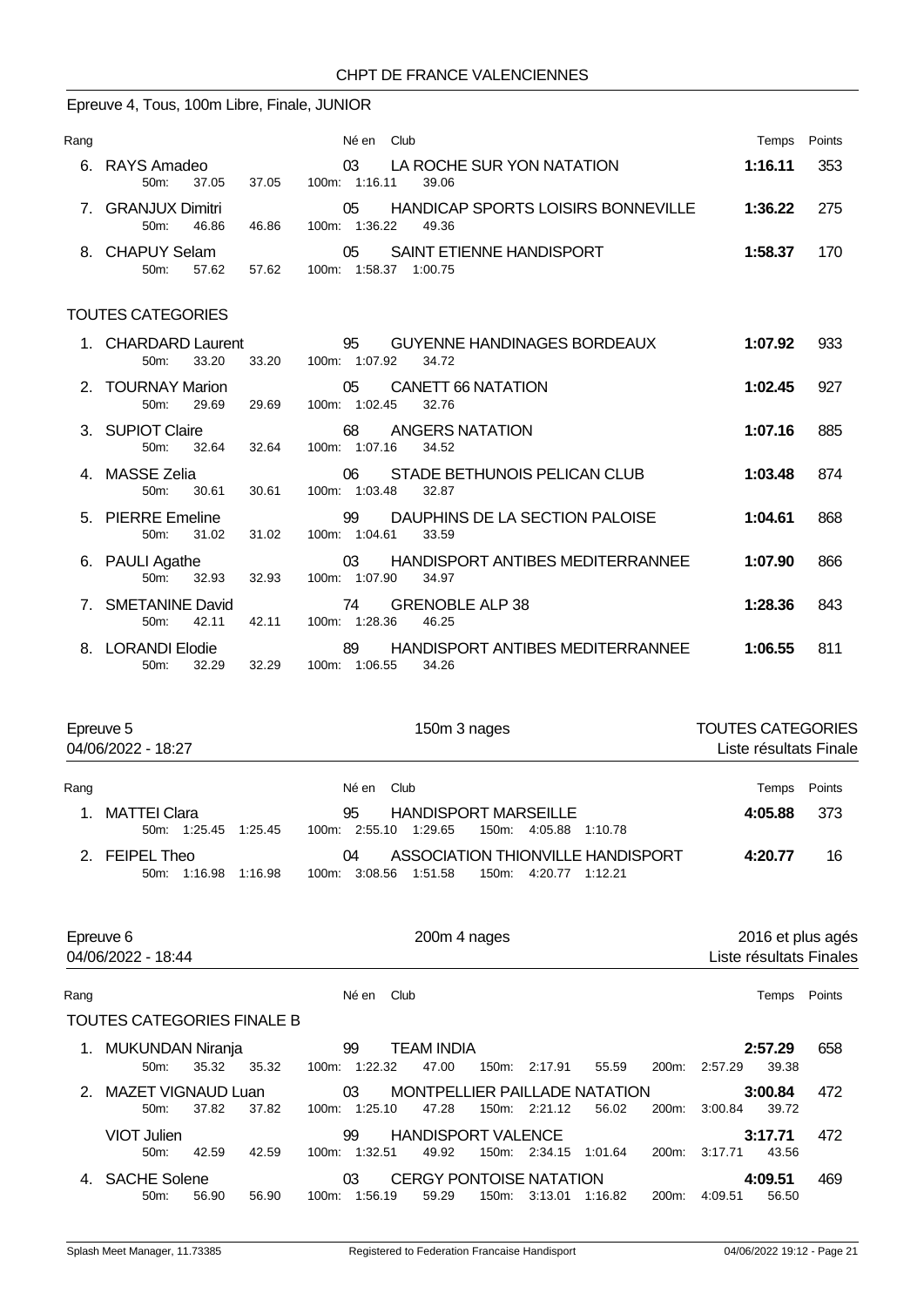### Epreuve 6, Tous, 200m 4 nages, Finale, TOUTES CATEGORIES FINALE B

| Rang |                                  |                  | Né en          | Club                     |       |               |         |       |               | Temps   | Points |
|------|----------------------------------|------------------|----------------|--------------------------|-------|---------------|---------|-------|---------------|---------|--------|
| 5.   | <b>VERPIOT Enzo</b>              |                  | 01             | HANDISPORT VALENCE       |       |               |         |       |               | 3:11.46 | 417    |
|      | 38.80<br>50m                     | 38.80            | $100m$ 1:29.70 | 50.90                    |       | 150m: 2:25.37 | 55.67   |       | 200m: 3:11.46 | 46.09   |        |
|      | 6. TALLON Matthieu               |                  | 88             | <b>HANDPHYCLUB DIJON</b> |       |               |         |       |               | 2:50.44 | 213    |
|      | $50m$ :<br>35.42                 | 35.42<br>100m:   | 1:21.80        | 46.38                    | 150m: | 2:08.65       | 46.85   | 200m: | 2:50.44       | 41.79   |        |
|      | 7. CHAPUY Selam                  |                  | 05             | SAINT ETIENNE HANDISPORT |       |               |         |       |               | 4:38.16 | 180    |
|      | 1:18.70<br>$50m$ :               | 100m:<br>1:18.70 | 2:21.09        | 1:02.39                  | 150m: | 3:37.60       | 1:16.51 | 200m  | 4:38.16       | 1:00.56 |        |
| 8.   | <b>GREFFIER-GROMAIRE Fabrice</b> |                  | 68             | CLUB NAUTIQUE DE NEVERS  |       |               |         |       |               | 3:15.81 | 43     |
|      | $50m$ :<br>42.72                 | 42.72<br>100m:   | 1:36.58        | 53.86                    | 150m: | 2:33.14       | 56.56   | 200m: | 3:15.81       | 42.67   |        |

#### JEUNES

|                | 1. LE HELLEY Zia                                               |              |                                    |                      | 06 CLUB NAUTIQUE PAYS DE LOUDEAC |                              |  |                       |                             |  | 3:13.10                             |         | 284             |
|----------------|----------------------------------------------------------------|--------------|------------------------------------|----------------------|----------------------------------|------------------------------|--|-----------------------|-----------------------------|--|-------------------------------------|---------|-----------------|
|                | 50 <sub>m</sub> :                                              | 40.18        |                                    | 40.18  100m: 1:26.38 |                                  | 46.20                        |  |                       | 150m: 2:31.39 1:05.01       |  | 200m: 3:13.10                       | 41.71   |                 |
|                | 2. GUERFI Iyad                                                 |              |                                    |                      |                                  | 155 USA NATATION             |  |                       |                             |  |                                     | 2:48.31 | 276             |
|                |                                                                |              | 50m: 33.50 33.50                   |                      | 100m: 1:19.80                    | 46.30                        |  |                       |                             |  | 150m: 2:10.46 50.66 200m: 2:48.31   | 37.85   |                 |
|                | 3. DESFOSSES Laurine 600 06 CO CESSON VERT SAINT DENIS 3:45.51 |              |                                    |                      |                                  |                              |  |                       |                             |  |                                     |         | 156             |
|                | $50m$ :                                                        | 53.74        | 53.74                              |                      | 100m: 1:48.45                    | 54.71                        |  |                       | 150m: 2:54.64 1:06.19       |  | 200m: 3:45.51                       | 50.87   |                 |
|                | 07 HANDISPORT LYONNAIS 3:36.64<br>4. KUHNI Natasha             |              |                                    |                      |                                  |                              |  |                       |                             |  | - 52                                |         |                 |
|                | 50m:                                                           | 49.83        | 49.83                              |                      | 100m: 1:46.43                    | 56.60                        |  |                       |                             |  | 150m: 2:48.67 1:02.24 200m: 3:36.64 | 47.97   |                 |
|                | 5. PASQUIER Maiwenn 09 DAUPHINS DE CHATELLERAULT 4:00.68       |              |                                    |                      |                                  |                              |  |                       |                             |  |                                     |         | $\overline{7}$  |
|                |                                                                |              | 50m: 1:02.24 1:02.24 100m: 1:59.63 |                      |                                  | 57.39                        |  | 200m: 4:00.68 2:01.05 |                             |  |                                     |         |                 |
|                | <b>BORALI Lenaig</b>                                           |              |                                    |                      |                                  | 08 HANDISPORT BREST          |  |                       |                             |  | 4:04.83                             |         | $\overline{7}$  |
|                | $50m$ :                                                        | 55.67        | 55.67                              |                      |                                  | 100m: 1:58.21 1:02.54        |  |                       |                             |  | 150m: 3:12.24 1:14.03 200m: 4:04.83 | 52.59   |                 |
| 7. VERON Julie |                                                                |              |                                    |                      |                                  | 07 HANDISPORT BREST          |  |                       |                             |  |                                     | 4:11.53 | $6\overline{6}$ |
|                | $50m$ :                                                        | 57.74        | 57.74                              |                      | 100m: 2:01.61                    | 1:03.87                      |  |                       | 150m: 3:17.87 1:16.26 200m: |  | 4:11.53                             | 53.66   |                 |
|                | 8. JALBY Lucie                                                 |              | $\sim$ 08                          |                      |                                  | GRENOBLE HANDISPPORT 5:04.61 |  |                       |                             |  |                                     |         |                 |
|                |                                                                | 50m: 1:07.42 | 1:07.42  100m: 2:15.65             |                      |                                  | 1:08.23                      |  |                       |                             |  | 150m: 3:56.08 1:40.43 200m: 5:04.61 |         |                 |

### TOUTES CATEGORIES FINALE A

| 1. SCHOTT Verena                                               |       |           |  | 89                     | <b>TEAM BERLIN</b> |  |                                       |             |       |                                         | 3:09.54 | 898 |
|----------------------------------------------------------------|-------|-----------|--|------------------------|--------------------|--|---------------------------------------|-------------|-------|-----------------------------------------|---------|-----|
| 50m:                                                           | 41.92 | 41.92     |  | 100m: 1:28.25          | 46.33              |  | 150m: 2:27.07 58.82                   |             | 200m: | 3:09.54                                 | 42.47   |     |
| 2. BREUER Janina                                               |       |           |  |                        | <b>TEAM BERLIN</b> |  |                                       |             |       |                                         | 2:40.19 | 812 |
| 50 <sub>m</sub>                                                | 33.53 | 33.53     |  | 100m: 1:15.63          | 42.10              |  | 150m: 2:04.48 48.85                   |             |       | 200m: 2:40.19                           | 35.71   |     |
| 3. MASSE Zelia                                                 |       |           |  |                        |                    |  |                                       |             |       | 06 STADE BETHUNOIS PELICAN CLUB 2:44.82 |         |     |
| 50m:                                                           | 33.32 | 33.32     |  | 100m: 1:15.90          | 42.58              |  | 150m: 2:07.41                         | 51.51       | 200m: | 2:44.82                                 | 37.41   |     |
| 03 HANDISPORT ANTIBES MEDITERRANNEE 2:51.16<br>4. PAULI Agathe |       |           |  |                        |                    |  |                                       |             |       | 748                                     |         |     |
| 50m                                                            | 35.37 | 35.37     |  | 100m: 1:19.87          | 44.50              |  | 150m: 2:13.89                         | 54.02       | 200m: | 2:51.16                                 | 37.27   |     |
| 5. HAAB Manon                                                  |       |           |  | 05                     | CNBV BELLEGARDE    |  |                                       |             |       |                                         | 2:47.89 | 740 |
| 50m:                                                           | 34.09 | 34.09     |  | 100m: 1:17.60          | 43.51              |  | 150m: 2:10.70                         | 53.10       | 200m: | 2:47.89                                 | 37.19   |     |
| 6. SCHREIBER Jan                                               |       |           |  | 01                     | <b>TEAM BERLIN</b> |  |                                       |             |       |                                         | 2:25.15 | 726 |
| 50m:                                                           | 31.58 | 31.58     |  | 100m: 1:09.08          | 37.50              |  | 150m: 1:51.46                         | 42.38       | 200m: | 2:25.15                                 | 33.69   |     |
| 7. DENAYER Hector                                              |       |           |  | 05 HANDISPORT SELESTAT |                    |  |                                       |             |       |                                         | 2:25.80 | 713 |
| 50m:                                                           | 32.23 | 32.23     |  | 100m: 1:11.64          | 39.41              |  | 150m: 1:52.86                         | 41.22 200m: |       | 2:25.80                                 | 32.94   |     |
| 8. LE BRIS Ronan                                               |       | $\sim$ 98 |  |                        |                    |  | HANDISPORT BREST FOR THE STATE STATES |             |       |                                         | 2:29.54 | 638 |
| 50m:                                                           | 31.39 | 31.39     |  | 100m: 1:10.17          | 38.78              |  | 150m: 1:55.03                         | 44.86       | 200m: | 2:29.54                                 | 34.51   |     |